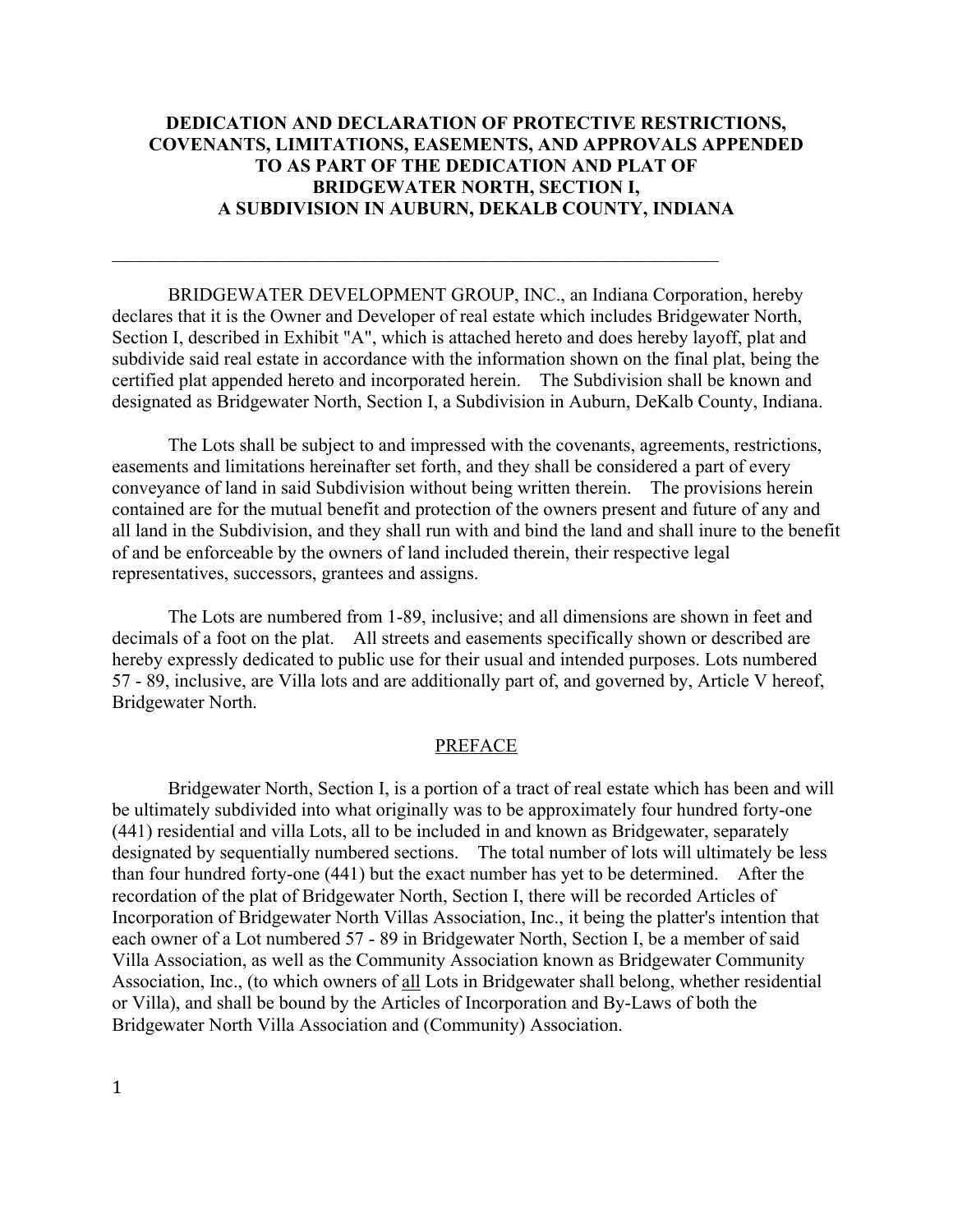It shall be the obligation of the Bridgewater Community Association, Inc., to make provision for the maintenance of the common areas designated on the face of the Plat, and the common areas in all sections of Bridgewater.

It shall be the obligation of Bridgewater North Villas Association, Inc., to make provision for the maintenance requirements set forth in Articles V and VI below.

This Preface and its statement shall be deemed a covenant of equal force and effect as all others herein set forth.

# ARTICLE I

## Definitions

The term hereinafter set forth shall have the following meanings:

Section 1. "Architectural Control Committee" shall mean the body designated herein to review plans and to grant or withhold certain other approvals in connection with improvements and developments. The Committee shall be composed of three (3) members initially appointed by the Developer. Any vacancies from time to time shall be filled pursuant to the By-Laws of the Association.

Section 2. "Association" or "Community Association" shall mean and refer to Bridgewater Community Association, Inc., its successors and assigns.

Section 3. "By-Laws" shall mean the By-Laws initially adopted by Bridgewater Community Association, Inc., and all amendments and additions thereto.

Section 4: "Common Area" shall mean all real property owned by the Association for the common use and enjoyment of the Owners of Lots in Bridgewater, Section II, and other sections of Bridgewater, as shown on the respective plat of said Subdivision.

Section 5: "Developer" shall mean Bridgewater Development Group, Inc., an Indiana Corporation, its grantees, successors or successors in interest, and any person, firm or corporation designated by it or its said successor or successor in interest.

Section 6: "Dwelling Unit" shall mean and refer to the structure used as a residential living unit located upon a Lot, including the garage and any appurtenances.

Section 7: "Lot" shall mean any of said Lots as platted or any tract of land as conveyed originally or by subsequent Owners, which may consist of one or more Lots or parts of one or more Lots, upon which a dwelling may be erected in accordance with the restrictions hereinafter set forth. PROVIDED, HOWEVER, no tract of land consisting of part of any one Lot or parts of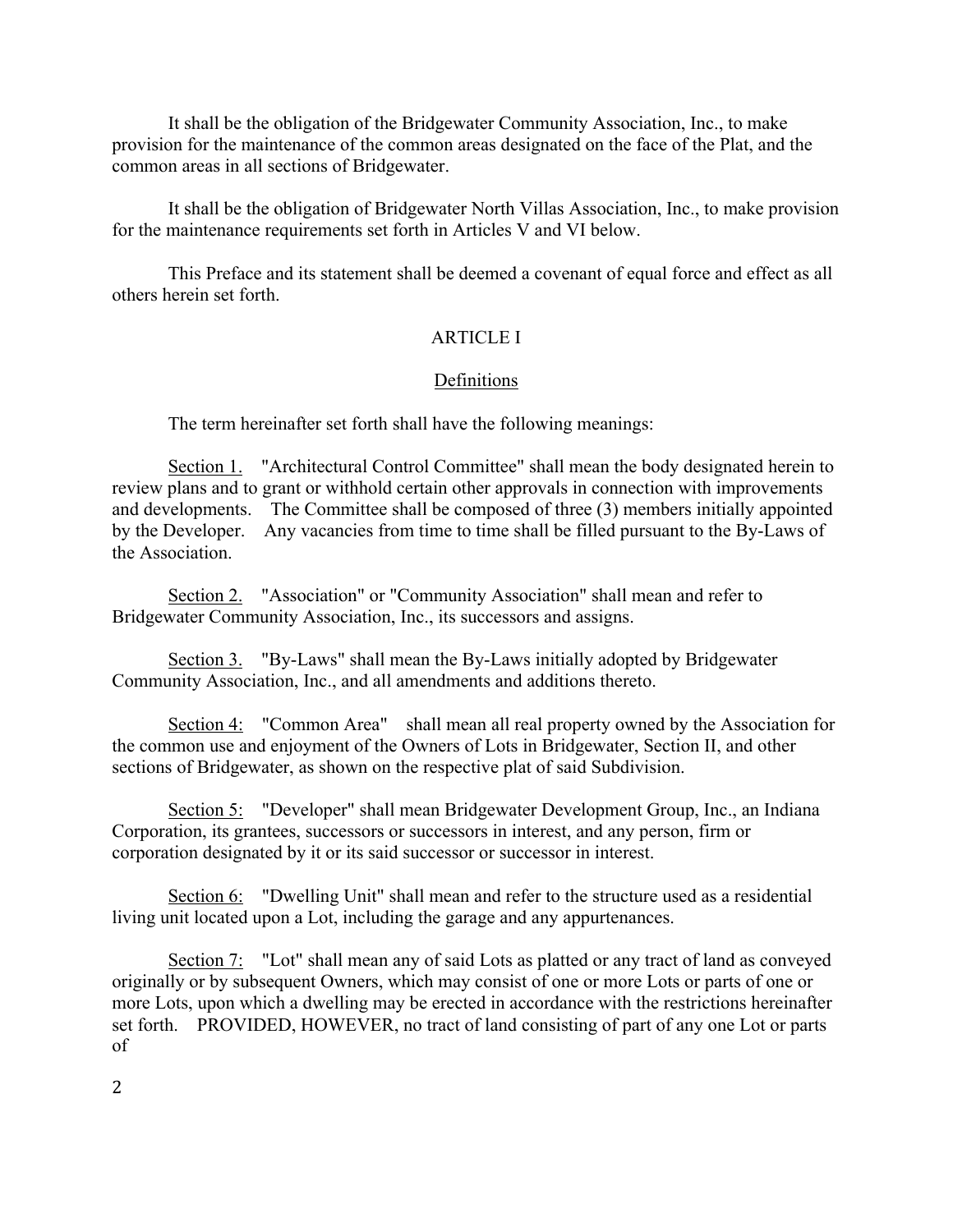more than one Lot shall be considered a "Lot" unless said tract of land has a frontage of 60 feet in width at the established building line as shown on the plat.

Section 8: "Owner" shall mean and refer to the record owner, whether one or more persons or entities, of a fee simple title to any Lot which is a part of the plat, including contract purchasers, excluding those having such interest merely as security for the performance of an obligation.

Section 9: "Properties" shall mean and refer to that certain real property hereinbefore described, and such additions thereto as may hereafter be added to and brought within the jurisdiction of the Association.

Section 10: "Restrictions" shall mean and refer to the Dedication, Protective Restrictions, Covenants, Limitations, Easements and Approvals appended to as part of the Dedication and Plat of Bridgewater North, Section I.

Section 11: "Subdivision" shall mean Bridgewater and all of its various sections, a Subdivision located in Auburn, DeKalb County, Indiana.

Section 12: "Bridgewater" shall mean and refer collectively to each section of the Bridgewater development, the initial plot plan of which is attached as Exhibit "B" and it may change from time to time.

Section 13: "Villa Association" shall mean and refer to Bridgewater North Villas Association, Inc., its successors and assigns.

# ARTICLE II

## Property Rights

Section 1. Owner's Easements of Enjoyment. Every Owner shall have a right and easement of enjoyment in and to the Common Area which shall be appurtenant to and shall pass with the title to every Lot, subject to the following provisions:

(a) the right of the Association to charge reasonable admission and other fees for the use of any recreational facility situated upon the Common Area;

(b) the right of the Association to suspend the voting rights and right to use of the recreational facilities by an Owner for any period during which any assessment against his Lot remains unpaid; and for a period not to exceed thirty (30) days for any infraction of its published rules and regulations after hearing by the Board of Directors of the Association;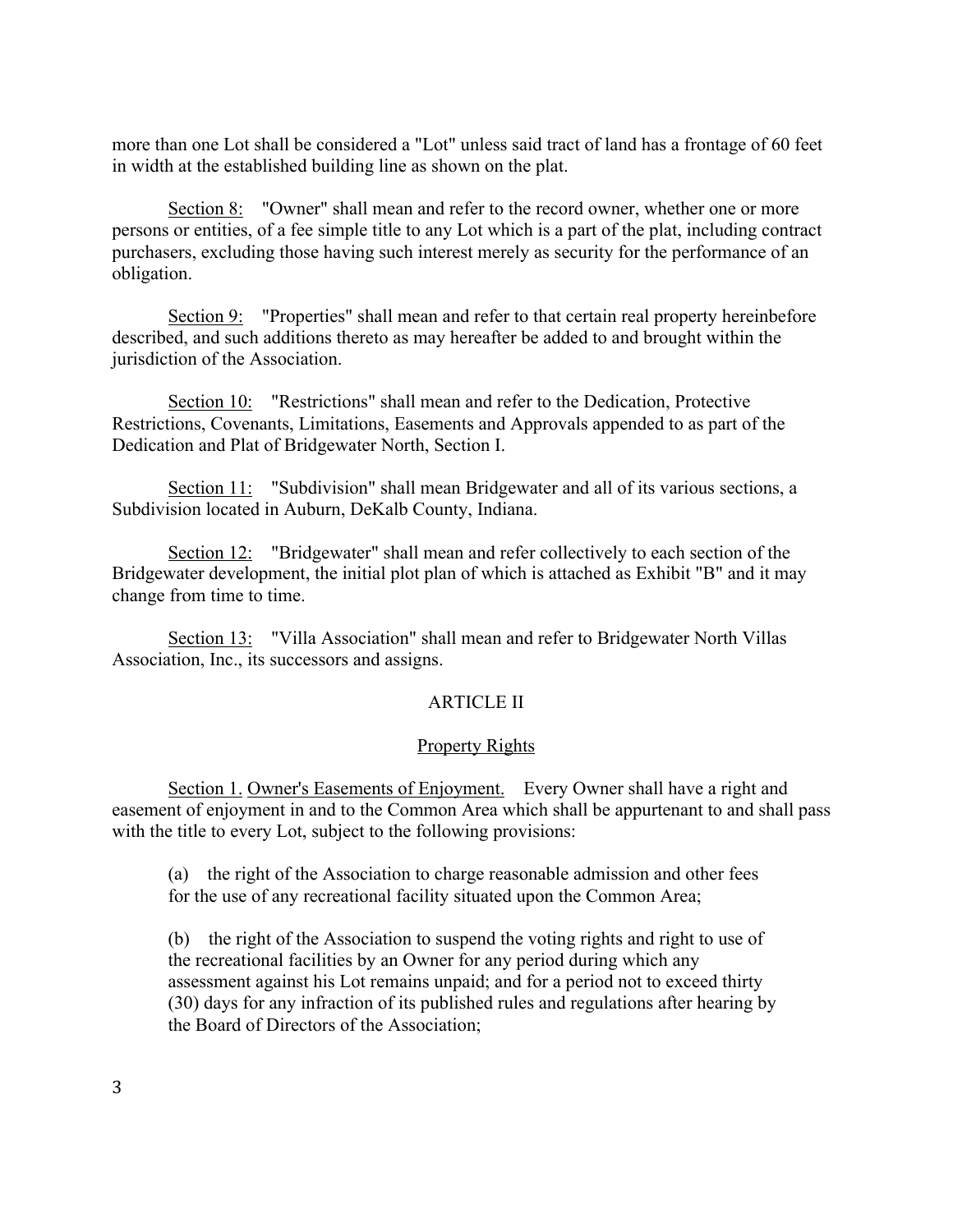(c) the right of the Association to dedicate or transfer all or any part of the Common Area to any public agency, authority, or utility for such purposes and subject to such conditions as may be agreed to by the members. No such dedication or transfer shall be effective unless an instrument signed by two-thirds (2/3) of each class of members agreeing to such dedication or transfer has been recorded.

Section 2. Delegation of Use. Any Owner may delegate, in accordance with the By-Laws, his right of enjoyment to the Common Area and facilities to the members of his family, his tenants, or contract purchasers who reside on the property.

Section 3. Additions to Common Area. The Developer reserves the right for Bridgewater North, Section I, so long as Class B members of the Association exist, to convey and transfer to the Association such additional real and/or personal property as the Developer within its sole discretion deems appropriate, and the Association shall accept such transfer and shall hold such property as a part of the Common Area of the Subdivision.

# ARTICLE III

## Architectural Control of Bridgewater North, Section I

No building, improvement, construction, excavation, landscaping, fence, wall, swimming pool or spa or other structure shall be commenced, erected or maintained upon any Lot, nor shall any exterior addition to or change or alteration therein be made until two (2) sets of plans and specifications showing the nature, kind, shape, height, materials, ground level elevation (in relation to curb height) and location on the lot shall have been submitted to and approved in writing by the Architectural Control Committee for Bridgewater North, Section I in accordance with the Bridgewater Design Standards. All approvals shall be requested by submission to said Architectural Control Committee of plans and specifications in duplicate, showing the following:

- (a) The Dwelling Unit, and other improvements, access drives, and other improved areas, and the locations thereof on the site, including ground level elevation (in relation to curb height) and distance from curb;
- (b) All landscaping, including existing and proposed tree locations and planting areas (and specie thereof), mail boxes, and exterior ornamentation;
- (c) Plans for all floors and elevations, including projections and wing walls;
- (d) Exterior lighting plans;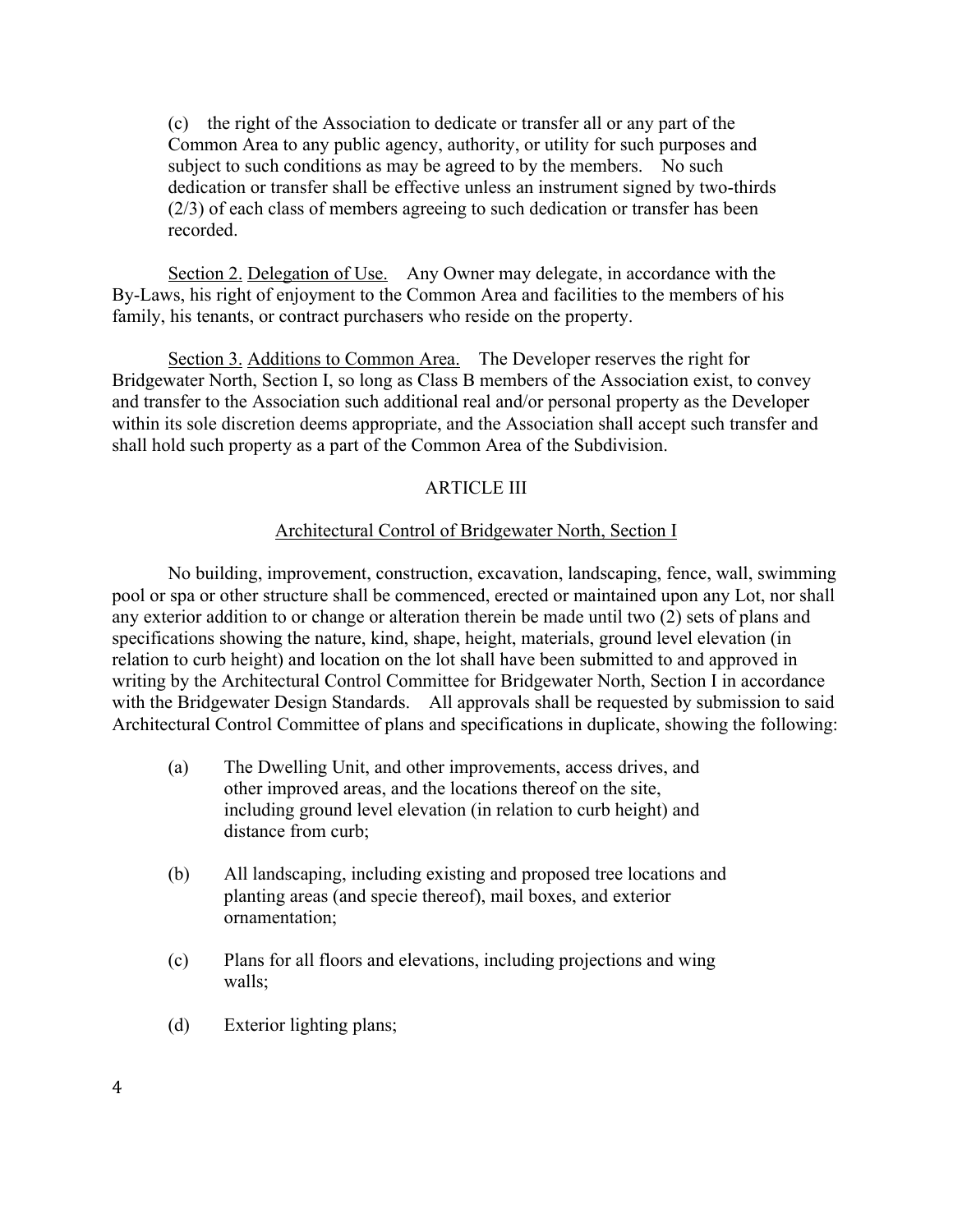- (e) Walls, fencing, and screening;
- (f) Patios, decks, pools, and porches.

Neither the Developer, said Architectural Control Committee, nor any member thereof, nor any of their respective heirs, personal representatives, successors or assigns, shall be liable to anyone by reason of any mistake in judgment, negligence, or nonfeasance arising out of or relating to the approval or disapproval or failure to approve any plans so submitted, nor shall they, or any of them, be responsible or liable for any structural defects in such plans or in any building or structure erected according to such plans or any drainage problems resulting therefrom. Every person and entity who submits plans to said Architectural Control Committee agrees, by submission of such plans, that he or it will not bring any action or suit against said Committee or the Developer to recover any damages or to require said Committee or the Developer to take, or refrain from taking, any action whatever in regard to such plans or in regard to any building or structure erected in accordance therewith. Neither the submission of any complete sets of plans to the Developer's office for review by said Architectural Control Committee, nor the approval thereof by that Committee, shall be deemed to guarantee or require the actual construction of the building of structure therein described, and no adjacent Lot Owner may claim any reliance upon the submission and/or approval of any such plans or the buildings or structures described therein. Decisions of the Architectural Control Committee are final and it shall have sole discretion in approving or rejecting any submissions.

The original Architectural Control Committee for Bridgewater North, Section I shall consist of three (3) members: Keith E. Busse, Walter G. Fuller, and Emily Ganshorn. A majority of said Committee may designate a representative to act for it. In the event of death or resignation of any member of the Committee, the remaining members shall have full authority to designate a successor. In the event said Board, or said Architectural Control Committee, fails to approve or disapprove such design and location within thirty (30) days after said plans and specifications have been submitted to it, or in any event, if no suit to enjoin the construction has been commenced prior to the completion thereof, approval will not be required and this Article will be deemed satisfied.

## ARTICLE IV

#### Bridgewater Community Association, Inc.

Section 1. Organization. There has been organized in connection with the development of Bridgewater, and its various sections, an incorporated not-for-profit association known as Bridgewater Community Association, Inc., (the "Association").

Section 2. Membership and Voting Rights. Every Owner of a Lot shall be a member of the Association. Membership shall be appurtenant to and may not be separated from ownership of any Lot which is subject to assessment.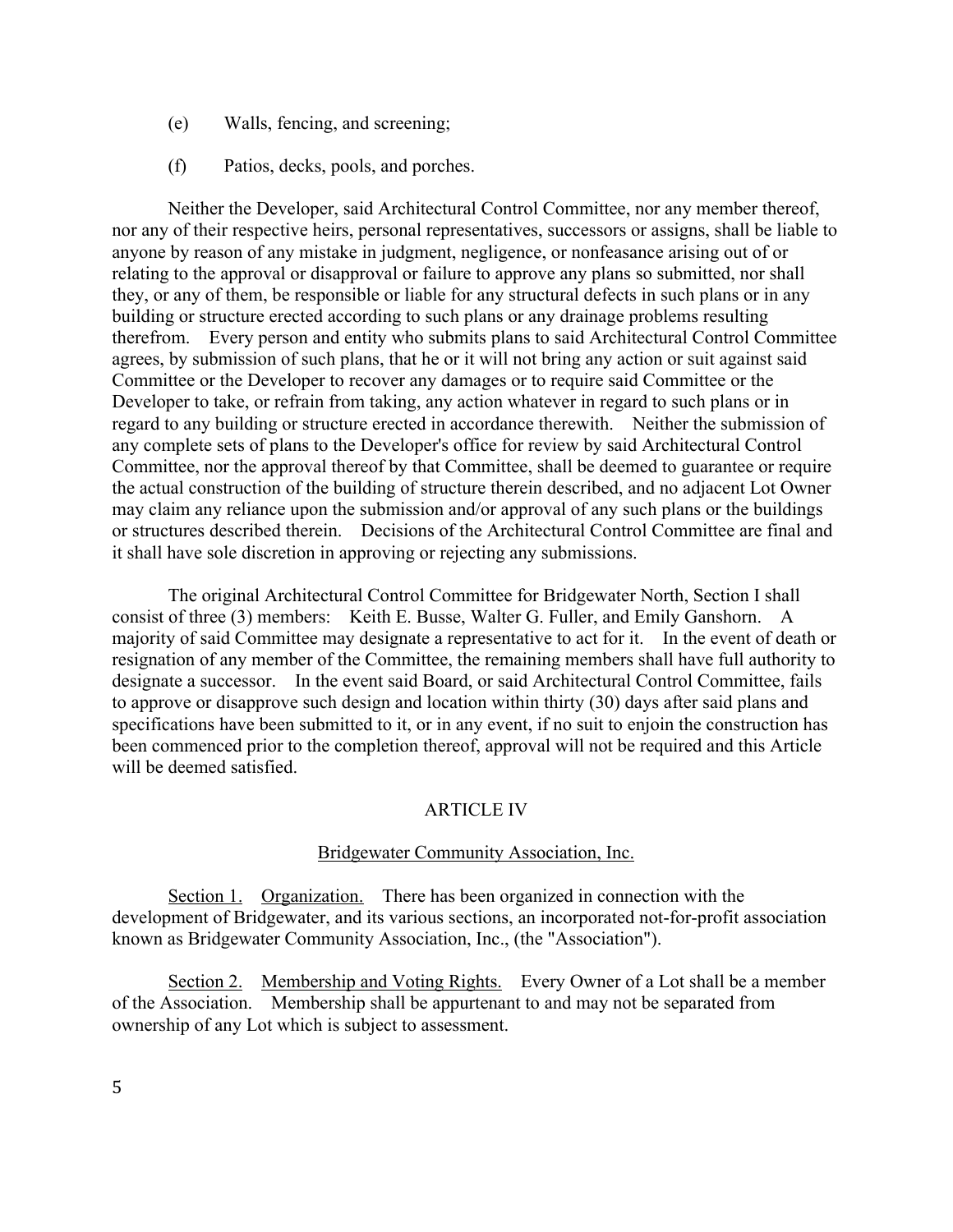Section 3. Classes of Membership. The Association shall have two (2) classes of voting membership:

Class A. Class A members shall be all Owners exclusive of the Developer or its immediate successor in interest. Owners shall be entitled to one (1) vote for each Lot owned.

Class B. The Class B member(s) shall be Bridgewater Development Group, Inc., and shall be entitled to three (3) votes for each Lot owned but only as to Bridgewater North, Section I. The Class B membership shall cease and be converted to Class A membership on the happening of either of the following events, whichever occurs earlier:

(a) when title to all Lots (including future Sections to be platted and developed) in all sections has been conveyed, or

(b) on December 31, 2025.

Section 4. Membership Transfer. Membership in the Association will transfer from the Developer or its successor in interest to the Owner upon delivery of the Deed to Owner's Lot.

Section 5. Continuing Memberships. The Owner of any Lot shall continue to be a member of the Association so long as he continues to be the Owner of a Lot for the purpose herein mentioned. Membership shall pass with the transfer of title to the Lot.

Section 6. Transfer of Membership Rights and Privileges in the Association. Each Owner, and in lieu thereof, (and with the written consent of such Owner to the Association) each lessee of a Lot shall be a member of the Association and have the right to the Owner's vote and privileges. Membership, where assigned to a lessee will pass with the lease, except if the Owner withdraws his consent in writing to the Association. The Owner may withdraw his membership assignment to any lessee in his discretion by issuing a sixty (60) day notice in writing to the Association.

Section 7. Creation of the Lien and Personal Obligation of Assessments. Each Owner of any Lot, excepting Bridgewater Development Group, Inc., by acceptance of a deed therefor, whether or not it shall be so expressed in such deed, is deemed to covenant and agree to pay to the Association: (1) annual assessments, and (2) special assessments for capital improvements. This is an assessment on each lot. In other words, if a lot is vacant, or if a residence is constructed on two or more lots, the assessment is applied for each lot, even if a residence is on more than one lot or that lot is vacant. Such assessments shall be established and collected as hereinafter provided. The annual and special assessments, together with interest, costs, and reasonable attorney's fees, shall be a charge and a continuing lien upon the Lot against which each such assessment is made. Each such assessment, together with interest, costs, and reasonable attorney's fees shall also be the personal obligation of the person who was the Owner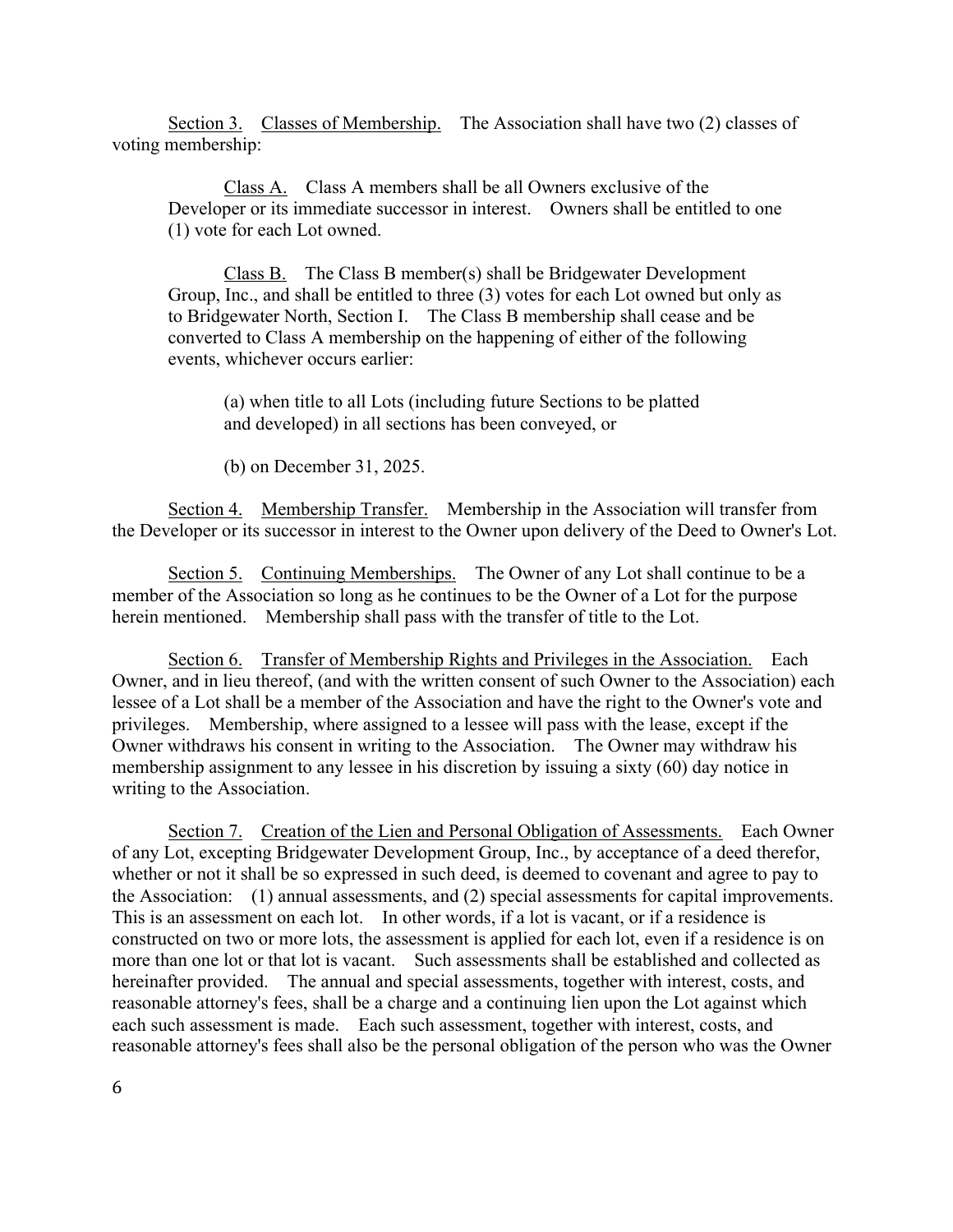of such Lot at the time when the assessment fell due. The personal obligation for delinquent assessments shall not pass to an Owner's successors in title unless expressly assumed by them.

Section 8. Purpose of Assessments. The assessments levied by the Association shall be used exclusively to promote the recreation, health, and welfare of the Owners in all sections of Bridgewater, including, but not limited to, the improvement and maintenance of the Common Area, maintenance of street lighting, maintenance of the sprinkling system situated on the Common Area, and Association owned mailbox structures, mailboxes, street signs, and lighting, if any.

Section 9. Initial Annual Assessment. Until January 1 of the year immediately following the conveyance of the first Lot to an Owner, the annual assessment shall be Three Hundred and No/100--Dollars (\$300.00) per Lot.

(a) From and after January 1 of the year immediately following the conveyance of the first Lot to an Owner, the maximum annual assessment may not be increased each year more than eight percent (8%) above the maximum annual assessment for the prior year, without the vote or written assent of fifty-one percent (51%) of each class of members of the Association.

(b) The Board of Directors of the Association may fix the annual assessment at an amount not in excess of the maximum without the vote or written assent of fifty-one percent (51%) of each class of members of the **Association** 

(c) The Board of Directors may fix the annual assessment at an amount not in excess of the maximum.

(d) The annual assessment shall be payable on the  $1<sup>st</sup>$  day of October of each year thereafter.

Section 10. Special Assessment for Capital Improvements. In addition to the annual assessment authorized above, the Association may levy, in any assessment year, a special assessment applicable to that year only for the purpose of defraying, in whole or in part, the cost of any construction, repair or replacement of a capital improvement upon the Common Area, including fixtures and personal property related thereto, provided that any such assessment shall have the vote of written assent of fifty-one percent (51%) of each class of members of the **Association**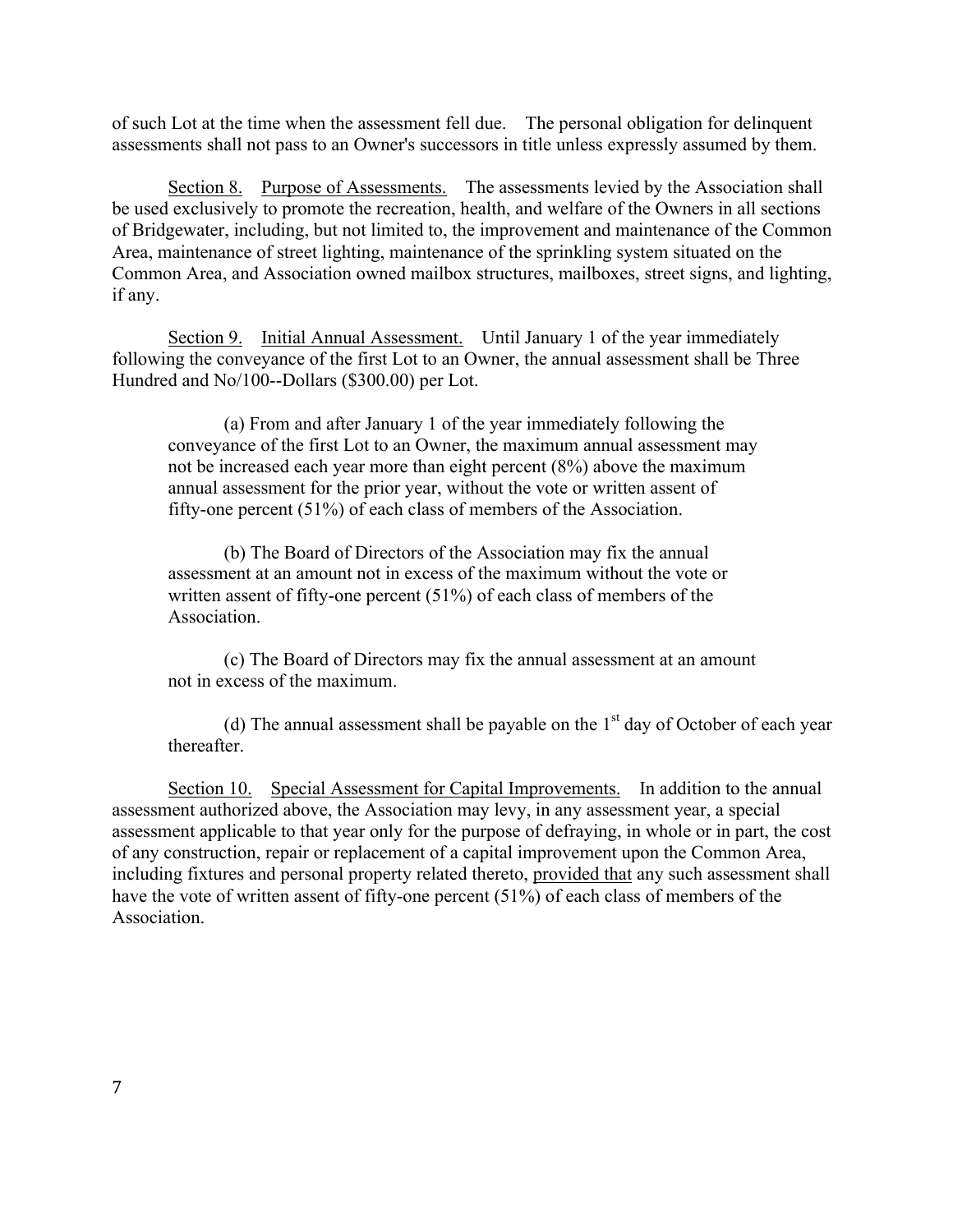Section 11. Notice and Quorum for Any Action Authorized Under Section 9 and 10. Any action authorized under Sections 9 and 10 shall be taken at a meeting called for that purpose, written notice of which shall be sent to all members not less than thirty (30) days nor more than sixty (60) days in advance of the meeting. If the proposed action is favored by a majority of the votes cast at such meeting, but such vote is less than the requisite fifty-one percent (51%) of each class of members, members who were not present in person or by proxy may give their assent in writing, providing the same is obtained by the appropriate officers of the Association not later than thirty (30) days from the date of such meeting.

Section 12. Uniform Rate of Assessment. Both annual and special assessments must be fixed at a uniform rate for all Lots and may be collected on a monthly or yearly basis.

Section 13. Date of Commencement of Annual Assessments: Due Date. The annual assessments provided for herein shall commence as to all Lots on the first day of the month following the conveyance of the Common Area. The first annual assessments shall be adjusted according to the number of months remaining in the calendar year. The Board of Directors of the Association shall fix the amount of the annual assessment against each Lot at least thirty (30) days in advance of each annual assessment period. Written notice of the annual assessment shall be sent to every Owner subject thereto. The due date shall be established by the Board of Directors of the Association. The Association shall, upon demand, and for a reasonable charge, furnish a certificate signed by an officer of the Association setting forth whether the assessments on a specified Lot have been paid.

Section 14. Club Membership, Operating Fund Assessment. The Developer has constructed a bathhouse, swimming pool and tennis courts within Bridgewater, which facilities but not the real estate on which they are located are owned and operated by the Association and members of Bridgewater Golf Club. The tennis courts, the swimming pool and bathhouse have been completed and control turned over to the Association in accordance with an agreement by, between, and among the Association, Bridgewater Golf Club, Inc., and Bridgewater Development Group, Inc.

A. Non-Lot Owner Golf Club Members of Bridgewater Golf Club shall be entitled to membership and usage of the bathhouse, swimming pool, and tennis courts, and shall pay the same operating fund assessment as Single-Family Lot Owner Members.

B. All Single-Family Lot Owners and Villa Unit Owners within Bridgewater, except those owned by the Developer, shall be charged an assessment (in addition to the Annual Assessments and Special Assessments provided in Sections 9 and 10, respectively), with respect to the operation and maintenance of said facilities ("Club Assessment"). This Club Assessment will be assessed against each Lot Owner irrespective of whether a Dwelling Unit is located thereon. Such Club Assessment shall bear interest, shall become a lien upon the Lot against which it is assessed, shall become the personal obligation of the Owner of such Lot, and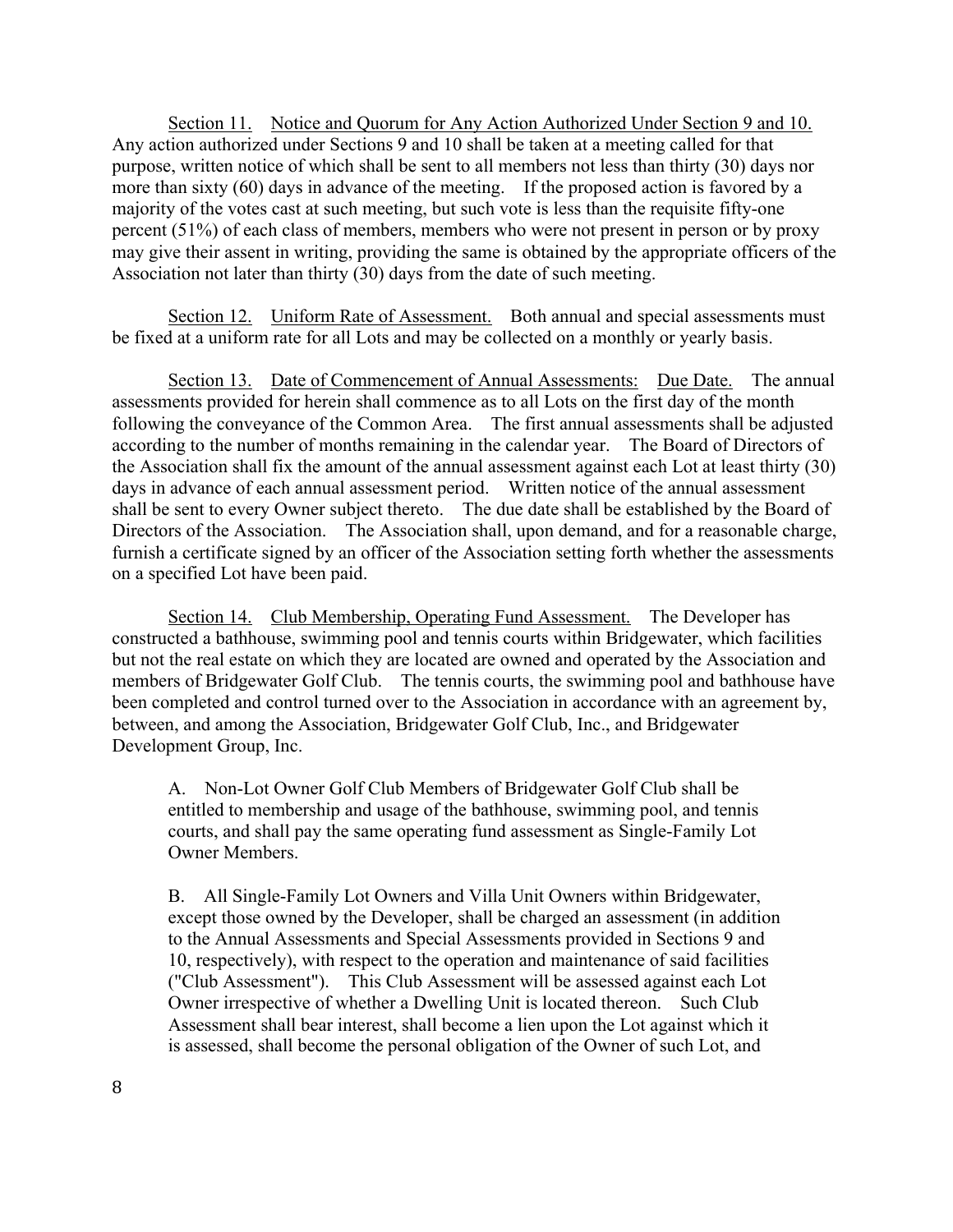may be collected in accordance with the provisions of this Article. These Club Assessments shall be payable on the first day of April of each year thereafter. All Club Assessments shall be determined by and paid to the Association, and the Association shall be responsible for carrying out the purposes of such Club **Assessments** 

The amount of the annual Club Assessment shall be established as follows:

(i) Commencing with the year following substantial completion of the bathhouse, swimming pool and tennis courts, the Board of Directors of the Association shall establish a budget for such calendar year and shall determine therefrom the annual Club Assessment for each Lot required to meet said budget. Such budget and Club Assessment for each calendar year shall be established by the Board of Directors at a meeting to be held not later than December 31st of each preceding calendar year. The Board of Directors shall mail to all Association members a copy of a proposed budget and notice of the ensuing year's proposed Club Assessment at least thirty (30) days prior to such meeting.

(ii) In determining the amount of the Club Assessment for each Lot, the Board of Directors shall take into consideration the financial obligation of the Bridgewater Golf Club, and those individuals and organizations identified in Section 14 above who may have access to the bathhouse, tennis courts and swimming pool facilities with respect to the operation and maintenance of said facilities.

(iii) Said Club Operating Fund shall be used exclusively for the purpose of operating and maintaining said bathhouse, tennis courts and swimming pool as well as all recreational facilities therein or used in connection therewith, including but not limited to, repair, maintenance, cost of labor, equipment, supervision, taxes, insurance, and all other things necessary or desirable in the opinion of the Board of Directors of the Association.

Section 15. Tax Recoupment Assessments. In addition to all other assessments provided for in this Article, the Association may levy in any assessment year, an assessment ("Tax Recoupment Assessment") applicable to that year only for the purpose of defraying, in whole or in part, any cost or expense incurred by the Association in the form of a tax, and/or penalty and/or interest on a tax imposed upon, assumed by or assessed against the Association of its properties, and arising out of or in any way related to the acceptance of title to, the ownership of and/or operating or maintenance of any plant or equipment (including utility lines, lift stations and other property) for the transmission, delivery or furnishing of water, or for the collection, transmission and disposal of liquid and solid waste, and sewage, and/or the ownership of any real estate or easements or other rights with respect to real estate owned and/or possessed in connection with such plant or equipment.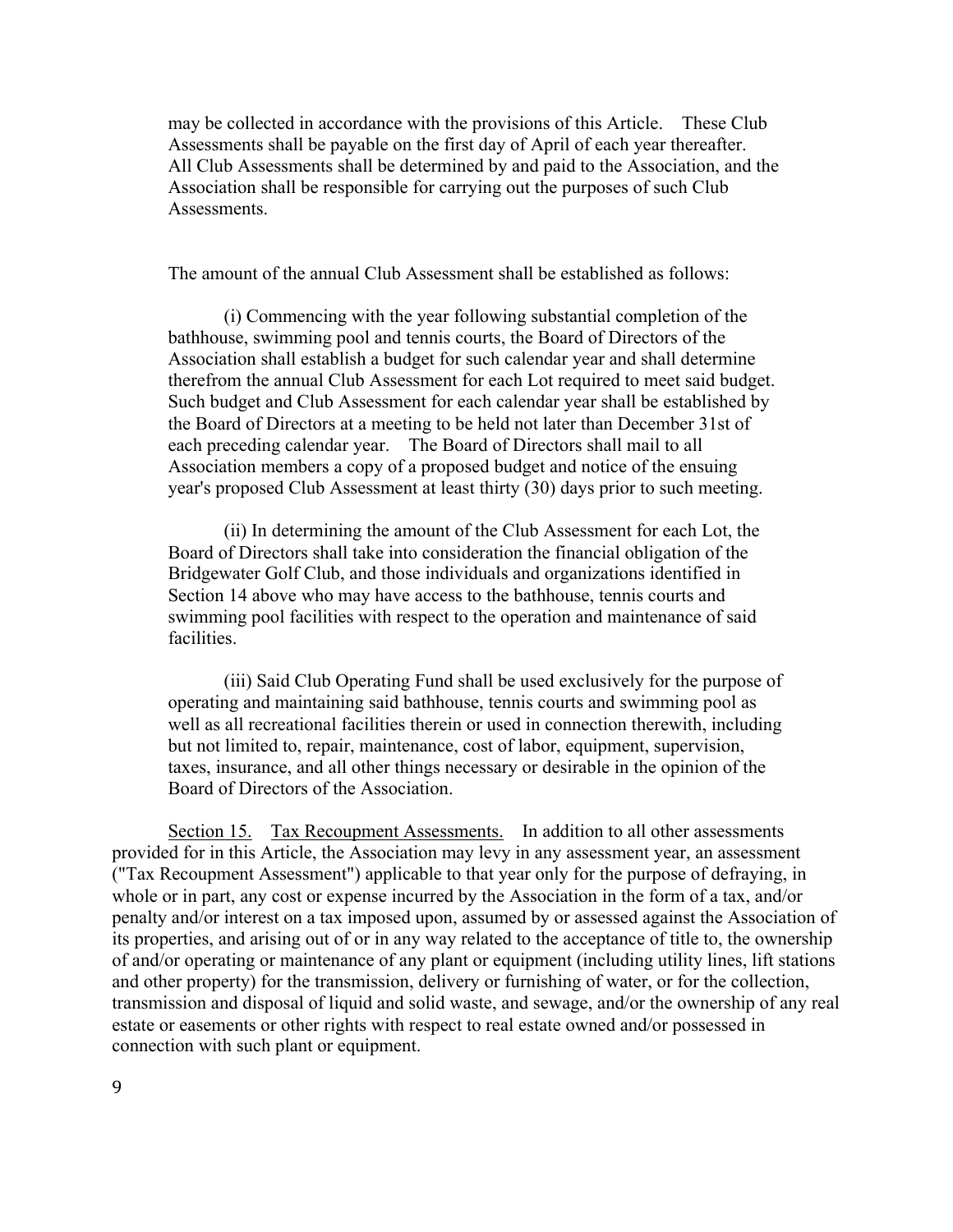Section 16. Effect of Nonpayment of Assessments: Remedies of the Association. Any assessment not paid within thirty (30) days after the due date shall be increased by the greater of: \$25.00 or interest from the due date at the rate of ten percent (10%) per annum. The Association may bring an action at law against the Owner personally obligated to pay the same, or foreclose the lien against the Lot. No Owner may waive or otherwise escape liability for the assessments provided for herein by non-use of the Common Area or abandonment of his Lot.

Section 17. Subordination of the Lien to Mortgages. The lien of the assessments shall be subordinate to the lien of any first mortgage. Sale or transfer of any Lot shall not affect the assessment lien. However, the sale or transfer of any Lot pursuant to mortgage foreclosure or any proceedings in lieu thereof, shall extinguish the lien for such assessments as to payments which became due prior to such sale or transfer. No sale or transfer shall relieve such Lot from liability for any assessments thereafter becoming due or from the lien thereof.

### ARTICLE V

#### BRIDGEWATER NORTH VILLAS ASSOCIATION, INC.

Section 1. Organization. There has been organized in connection with the development of Bridgewater North, Section I, an incorporated not-for-profit association known as Bridgewater North Villas Association, Inc., (the "Villa Association").

Section 2. Membership and Voting Rights. Every Owner of a Lot shall be a member of the Association. Membership shall be appurtenant to and may not be separated from ownership of any Lot which is subject to assessment.

Section 3. Classes of Membership. The Villa Association shall have two (2) classes of voting membership:

Class A. Class A members shall be all Owners exclusive of the Developer or its immediate successor in interest. Owners shall be entitled to one (1) vote for each Lot owned.

Class B. The Class B member(s) shall be Bridgewater Development Corp., and shall be entitled to three (3) votes for each Lot owned. The Class B membership shall cease and be converted to Class A membership on the happening of either of the following events, whichever occurs earlier:

- (a) when title to thirty-three (33) villa Lots have been conveyed; or
- (b) on December 31, 2025.

Section 4. Assessments Payable to Bridgewater Villas Association, Inc. Each Owner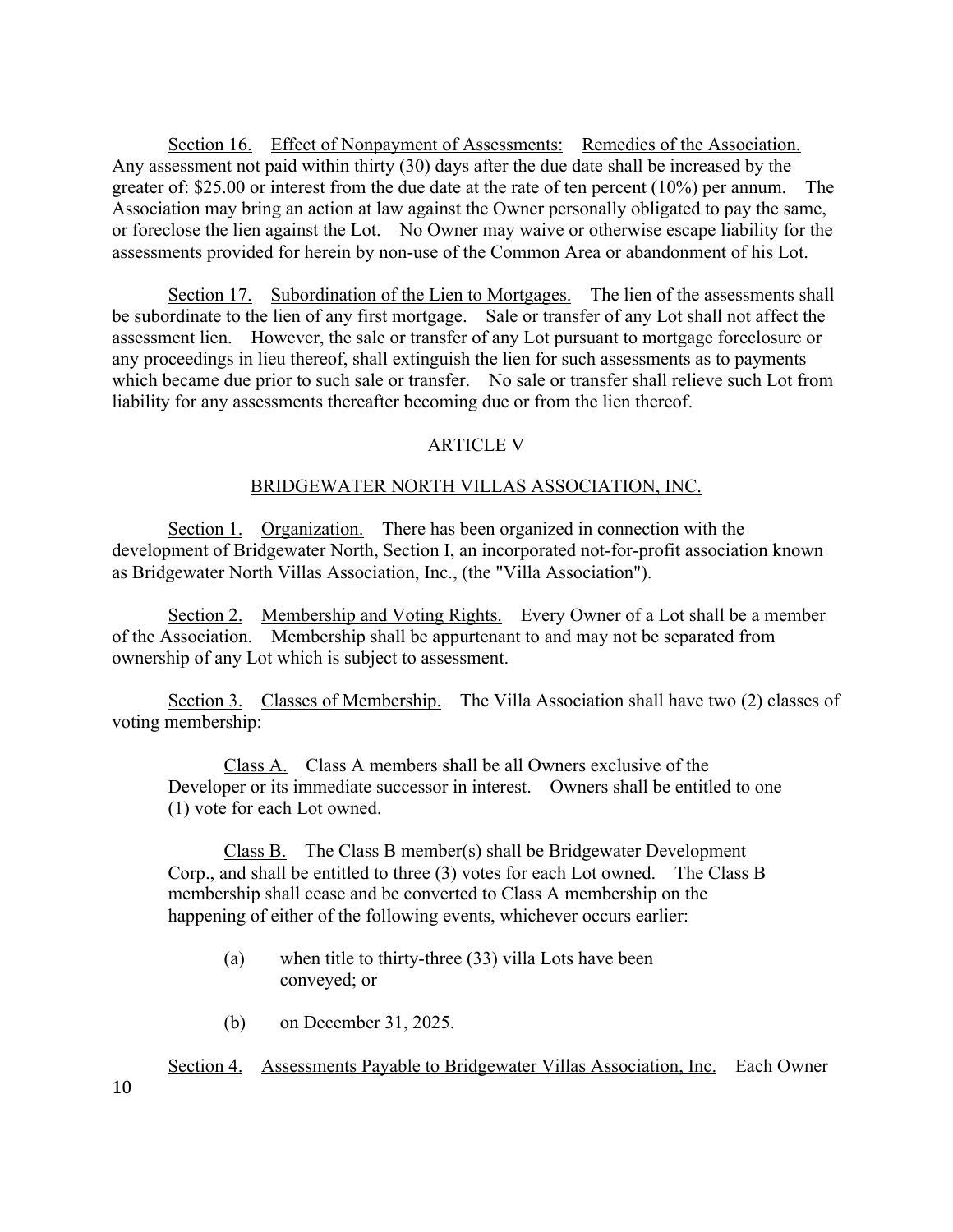of any Lot, excepting Bridgewater Development Group, Inc., or its immediate successor in interest, by acceptance of a deed therefor, whether or not it shall be so expressed in such deed is deemed to covenant and agree to pay to the Villa Association:

- (a) annual maintenance assessment; and
- (b) special assessment for capital improvements.

Such assessments shall be in addition to the annual assessments or special assessments payable to the Association. The annual maintenance and special assessments, together with interest, costs, and reasonable attorney's fees shall be a charge upon and a continuing lien upon the Lot against which each such assessment is made. Each such assessment, together with interest, costs, and reasonable attorney's fees shall also be the personal obligation of the person who was the Owner of such Lot at the time when the assessment fell due. The personal obligation for delinquent assessments shall not pass to an Owner's successors in title unless expressly assumed by them.

Section 5. Purpose of Annual Maintenance Assessment. The annual maintenance assessment shall be used exclusively to fund the Villa Association's obligations set forth herein.

Section 6. Initial Annual Maintenance Assessment. Until January 1 of the year immediately following the conveyance of the first Lot to the Owner, the initial annual maintenance assessment shall be One Thousand Eight Hundred and No/100--Dollars (\$1,800.00) per Lot, to be paid in monthly installments, which payment is in addition to the assessment for the Bridgewater Community Association.

Section 7. Calculation of Annual Maintenance Assessment. From and after January 1 of the year immediately following the conveyance of the first Lot to an Owner, the amount of the annual maintenance assessments shall be determined as follows:

(a) The Board of Directors of the Villa Association shall establish a budget for each calendar year and shall determine the annual maintenance assessment and method of payment required to meet such budget. Such budget and assessment for each such calendar year shall be established by the Board of Directors of the Villa Association at a meeting to be held not later than October 31 of each preceding calendar year. The Board of Directors shall then mail to all Villa Association members a copy of said budget and notice of the ensuing year's assessment not later than November 15th of the year prior to the year to which the assessment is applicable. The Board of Directors has the authority to increase the maintenance assessment up to any amount not exceeding two percent (2%) without the specific assent of the members for the purpose of providing for a balanced budget being submitted. Such annual maintenance assessment shall be the assessment for the next calendar year unless changes as hereinafter set forth.

(b) The amount of the annual maintenance assessment set forth by the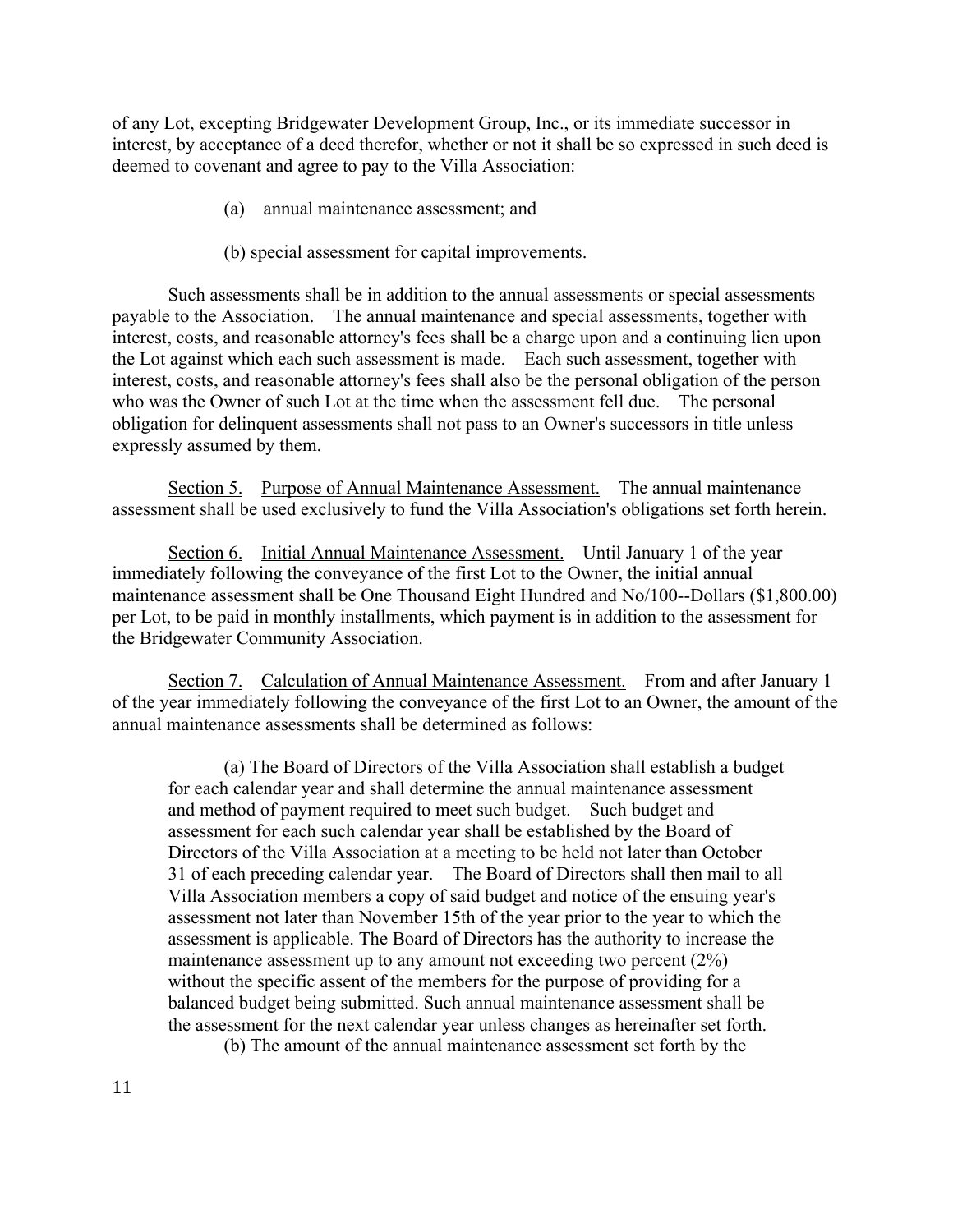Board of Directors of the Villa Association for any such calendar year may be changed by more than two percent (2%), heretofore authorized by the members of the Villa Association at a meeting duly called for the purpose as hereinafter provided. The President or Secretary of Villa Association shall call a meeting of the members of the Villa Association, to be held prior to December 31st of the year prior to the year to which the annual maintenance assessment is applicable, upon receipt, prior to November 30th, of a written petition for annual maintenance assessment review bearing the signature of at least twenty percent (20%) of both classes of members of the Villa Association. The President or Secretary of the Villa Association shall give at least fifteen (15) days written notice of such meeting to all members.

(c) Any change in the amount of the annual maintenance assessment, exceeding two percent (2%), set by the Board of Directors of the Villa Association must have the vote or written assent of two-thirds (2/3) of both classes of members of the Villa Association who are voting in person or by proxy at the meeting duly called for such purpose. At such meeting, a quorum of not less than fifty percent (50%) of both classes of members of the Villa Association shall be required.

Section 8. Special Assessment for Capital Improvements and Extraordinary Items. In addition to the annual maintenance assessment authorized above, the Board of Directors of the Villa Association may levy, in any assessment year, a special assessment applicable to that year for the purpose of defraying, in whole or in part, the cost of necessary maintenance of an extraordinary nature, or the cost of new construction or replacement of items of a capital nature, provided that any such assessment shall have the vote or written assent of sixty-seven percent (67%) of both classes of members. Any action authorized by this Article V, Section 7, shall be taken at a meeting called for that purpose, written notice of which shall be sent to all members not less than thirty (30) days nor more than sixty (60) days in advance of the meeting. If the proposed action is favored by a majority of the votes cast at such a meeting, but such vote is less than the prerequisite sixty-seven percent (67%) of each class of members, members who were not present in person or by proxy may give their assent in writing, provided the same is obtained by the appropriate officers of the Villa Association not later than thirty (30) days from the date of such meeting.

Section 9. Uniform Rate of Assessments. Both annual maintenance assessments and special assessments must be fixed at a uniform rate for all Lots and may be collected on a monthly or yearly basis.

Section 10. Date of Commencement of Annual Maintenance Assessment: Due Dates. The annual maintenance assessments provided for herein shall commence as to each Lot on the first of the following dates:

(a) The date of issuance of a certificate of occupancy for a completed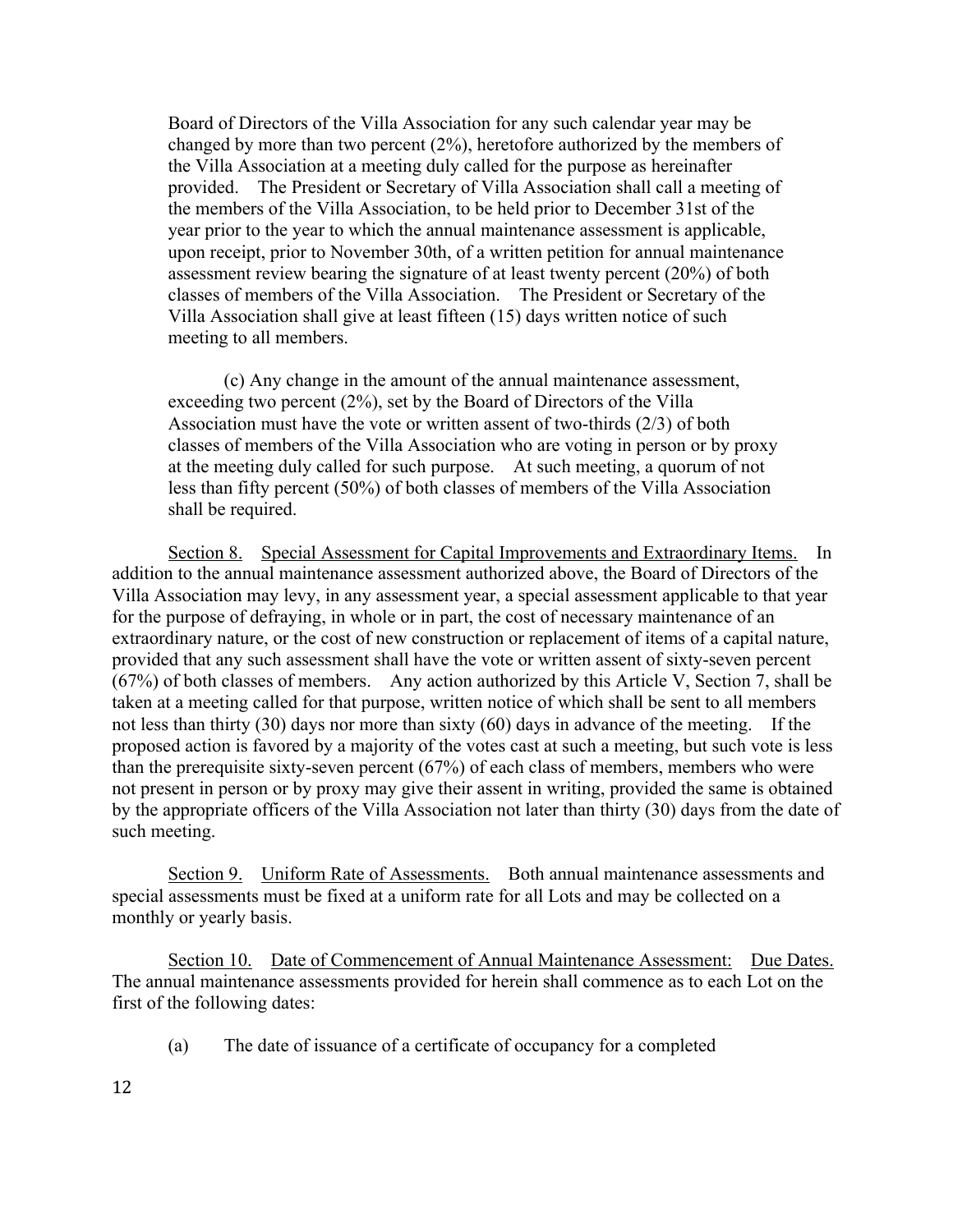dwelling on said Lot; and

(b) the date of payment of the final construction draw with respect to a dwelling constructed on said Lot, disregarding any monies retained in escrow from such final draw.

The first annual maintenance assessment shall be adjusted according to the number of days remaining in the year. The due dates of the annual maintenance assessment shall be established by the Board of Directors of the Villa Association. The Villa Association shall, upon demand, and for a reasonable charge, furnish a certificate signed by an officer of the Villa Association setting forth whether the assessments on a specified Lot have been paid as of a particular date.

Section 11. Effect of Nonpayment of Assessments: Remedies of the Corporation. Any annual maintenance assessment or special assessment not paid within thirty (30) days after the due date shall bear interest from the due date at the rate of ten percent (10%) per annum. The Villa Association may bring an action at law against the Owner previously obligated to pay the same, or foreclose the lien against the Lot. No Owner may waive or otherwise escape liability for the assessments provided for herein by non-use of the Common Area or abandonment of his Lot.

Section 12. Subordination of the Lien to Mortgages. The lien of the annual maintenance assessment or special assessment provided for herein shall be subordinate to the lien of any first mortgages. Sale or transfer of any Lot shall not affect the assessment lien. However, the sale or transfer of any Lot pursuant to mortgage foreclosure or any proceedings in lieu thereof, shall extinguish the lien of such assessment as to payments which become due prior to such sale or

transfer. No sale or transfer shall relieve such Lot from liability for any assessments thereafter becoming due or from the lien thereof.

## ARTICLE VI

## Maintenance of Villa Residences

Section 1. Building Exteriors, Landscaping and General Maintenance. The Villa Association will cause removal of snow from driveways and sidewalks, and maintain the lawn and landscaping on each Lot. The Villa Association will maintain the lawn sprinkling system situated on the Lots. The frequency and manner of performance of such maintenance shall be determined solely by the Board of Directors of the Villa Association. The Villa Association shall not be responsible for the repair or maintenance of the roof or any portion (exterior or interior) of any dwelling or outbuilding, including decks and screened-in porches, any concrete on a Lot, or yard lights and other exterior lights, including replacement of bulbs, nor for window washing and glass replacement. The Board of Directors of the Villa Association may, at its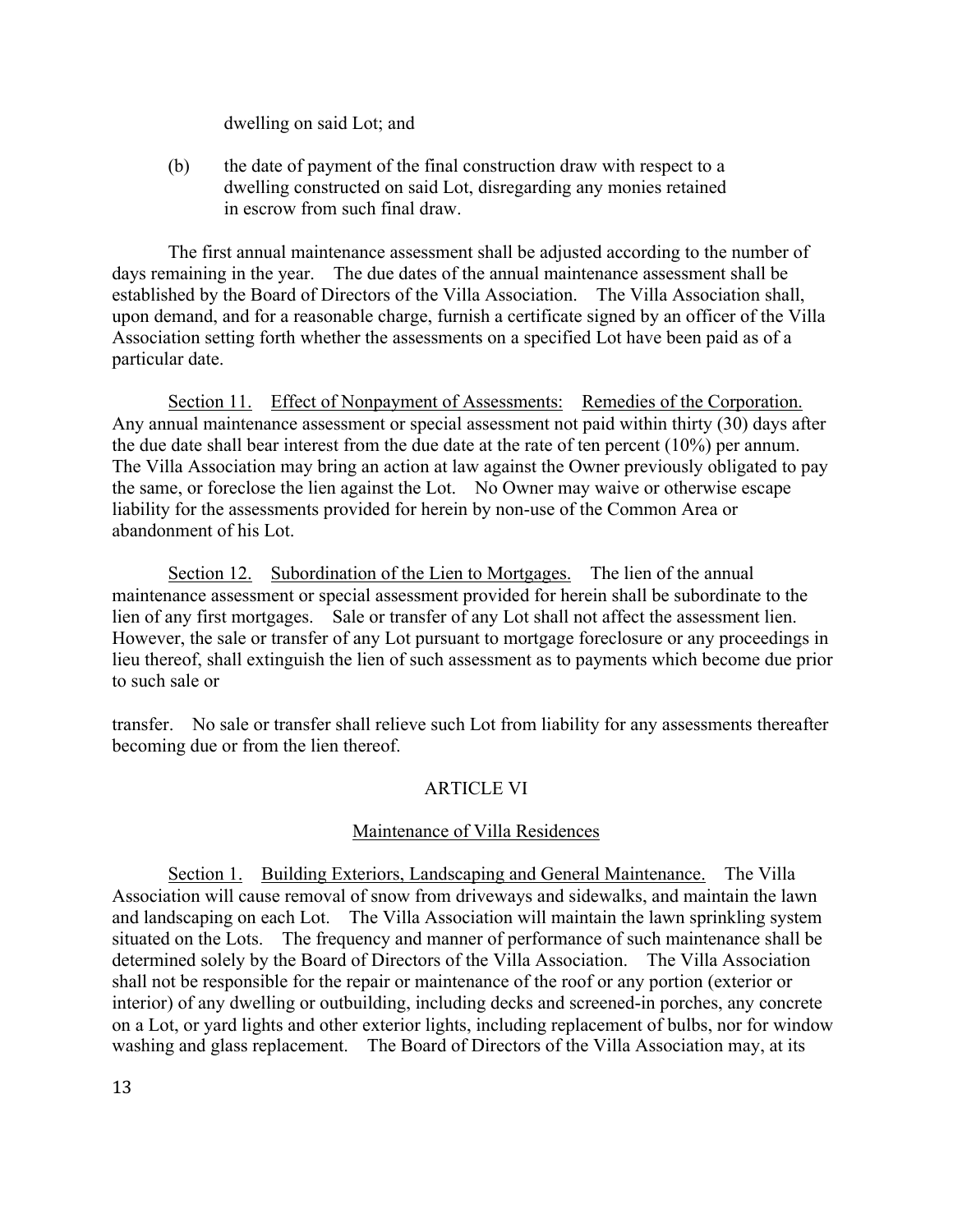option by appropriate resolution, transfer to each Lot Owner the maintenance responsibility for that portion of the lawn and/or landscaping on each Lot which was not initially installed or planted by the Developer or his successor in interest. In such event, the Villa Association shall keep and make available to each Lot Owner a drawing or other suitable record of such original landscaping which the Villa Association is to maintain. Each Lot Owner shall be permitted to perform or cause to be performed at the Owner's sole expense, maintenance or repairs, or improvements on the exterior of any dwelling on his Lot, but any such maintenance or repairs or improvements must be consistent with the rest of the Villas, and approved in advance by the Architectural Control Committee.

Section 2. Other Maintenance. Except to the extent of the Villa Association's responsibility for maintenance and repair as above provided, each Owner shall at his sole cost and expense maintain and repair his Lot and the improvements situated thereon, keeping the same in good condition and repair, including those items specifically excluded from the Villa Association's responsibilities and any other maintenance and repair responsibilities not expressly included among such responsibilities, as set forth above. In the event any Owner shall fail to maintain and repair his Lot and the improvements thereon as required hereunder, the Villa Association, in addition to all other remedies available to it hereunder or by law and without waiving any of said alternative remedies, shall have the right, through its agents and employees to enter upon said Lot and to repair, maintain and restore the Lot and the exterior of the dwelling units as any other improvements erected thereon; and each Owner (by acceptance of a Deed for his Lot) hereby covenants and agrees to repay to the Villa Association the cost thereof immediately upon demand. Such costs incurred and demanded by the Villa Association, together with interest, costs and reasonable attorney's fees, shall have the same status as both a continuing lien on the Lot and improvements and the personal obligation of the Owner as an assessment made under VI, Section 6 hereof, and the failure of any such Owner to pay the same shall carry with it the same consequences as a failure to pay such an assessment when due.

Section 3. Maintenance Easements. The Villa Association and the Owner of any Lot whose dwelling is constructed up to or within nine (9) feet of any interior Lot line shall have an access easement over a portion of the adjacent Lot which shall be five (5) feet in width measured from said Lot line, for the entire length of said Lot line separating the two Lots, for purposes of maintaining, replacing, and repairing the exterior of the dwellings so located. This access easement shall extend to the agents, employees, and independent contractors of either the Villa Association, the Owner, or both. Any damage to an adjacent Lot or landscaping on an adjacent Lot shall be repaired at the expense of the Villa Association, the Owner, or their respective agents, employees or independent contractors utilizing this easement.

Each Owner shall also have a permanent easement permitting roof structure which overhang and encroach upon the adjoining servient Lot, provided that construction of such roof structure is permitted and approved as elsewhere herein provided.

Section 4. Utility Easements. Easements are hereby expressly reserved and dedicated with dimension, boundaries, and locations as designated on the plat for the installation and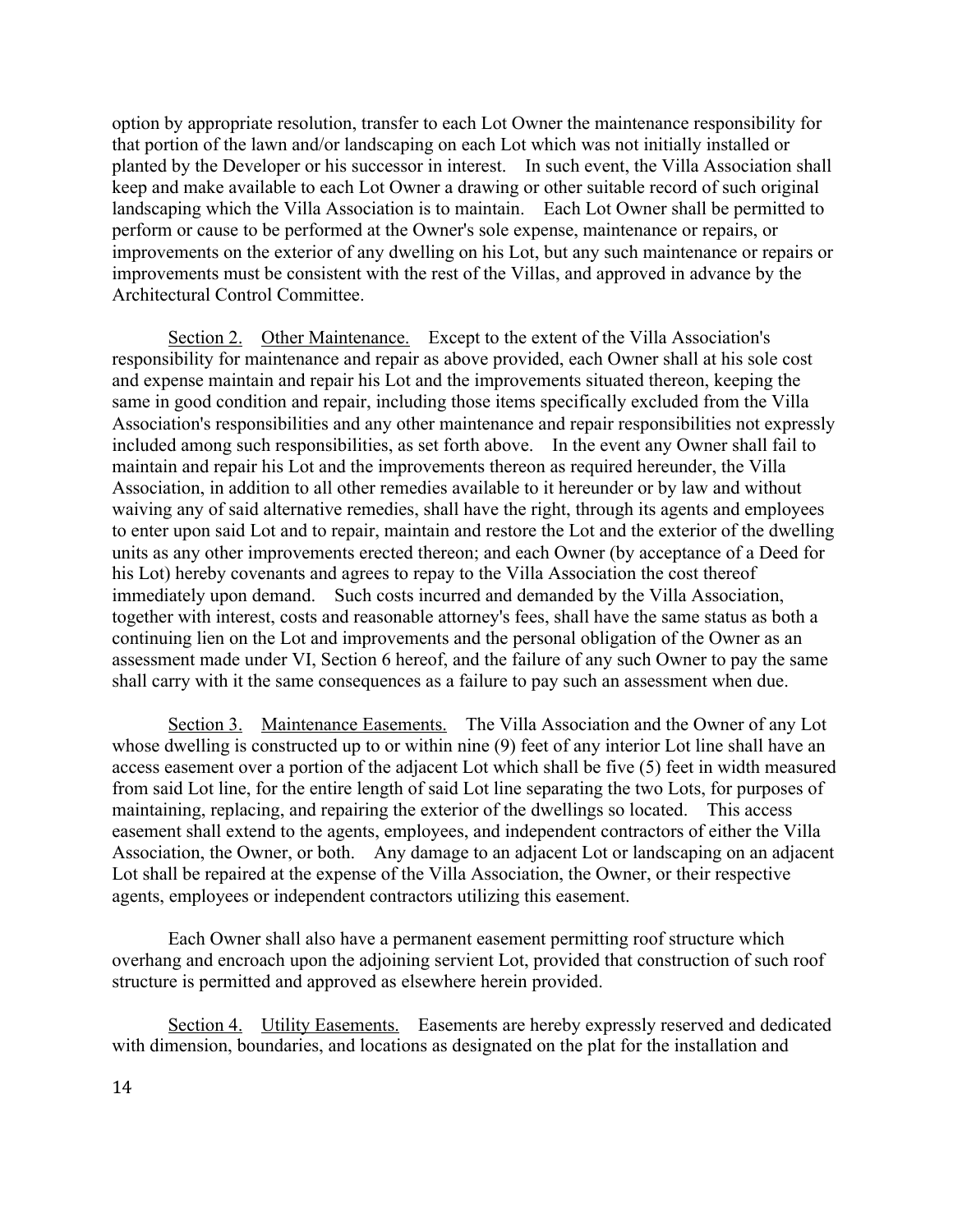maintenance of public utilities (including, but not limited to water, gas, telephone, electricity, sanitary sewer and any other utilities of a public or quasi-public nature) and sewer and drainage facilities.

Any utility company and Developer, their successors and assigns, will have the right to enter upon said easements for any lawful purpose. All easements shall be kept free at all time of permanent structure except improvements installed by Developer, Developer's successor in interest, or an authorized utility and removal of any obstruction by a utility company shall in no way obligate the company to restore the obstruction to its original form. The utility will restore any improvement installed by Developer or other authorized utility.

The utility operating the sewer lines and sewage disposal facilities of said section shall have jurisdiction over the installation of all sewer connections and the same shall be installed to property lines of each Lot by the Developer or its successor in interest.

### ARTICLE VII

#### General Provisions

Section 1. Residential Purposes. No Lot shall be used except for residential purposes. No Dwelling Unit shall be erected, altered, placed, or permitted to remain on any Lot other than one (1) detached single-family dwelling not to exceed two (2) stories in height. Each Dwelling Unit shall include a minimum of a two-car attached garage. Basements may be constructed as a part of any dwelling. For clarification purposes, it is noted that Dwelling Unit means the residential structure on the lot. Lots are not restricted to only a Dwelling Unit, as others structures of a permanent nature are permitted in accordance with other provisions of these Protective Restrictions, etc., subject to other provisions as well as approval of the Architectural Control Committee.

Section 2. Home Occupations. No Lot shall be used for any purpose other than a single-family residence, except that a home occupation, defined as follows may be permitted: any use conducted entirely within the Dwelling Unit and participated in solely by a member of the immediate family residing in said Dwelling Unit, which use is clearly incidental and secondary to the use of the Dwelling Unit for dwelling purposes and does not change the character thereof and in connection with which there is: (a) no sign or display that indicates from the exterior that the Dwelling Unit is being utilized in whole or in part for any purpose other than that of a Dwelling Unit; (b) no commodity is sold upon the Lot; (c) no person is employed in such home occupation other than a member of the immediate family residing in the Dwelling Unit; and (d) no mechanical or electrical equipment is used; provided that, in no event shall a barber shop, styling salon, beauty parlor, tea room, licensed child care center or other licensed or regulated babysitting service, animal hospital, or any form of animal care or treatment such as dog trimming be construed as a home occupation.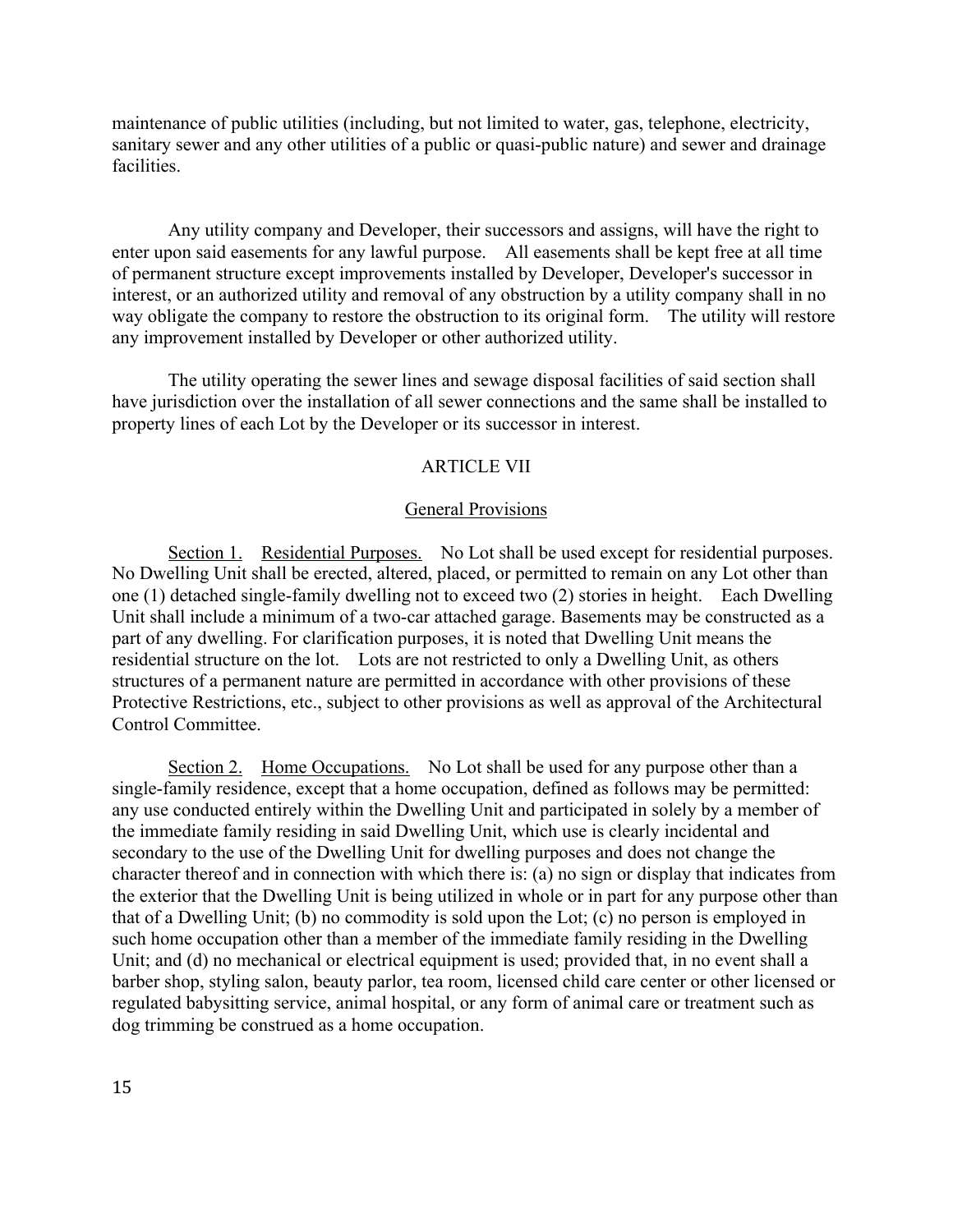Section 3. Building Sizes. No Dwelling Unit shall be built on any Lot having the living area of the main structure, exclusive of one-story open porches, breezeways, basements or garages of less than the following number of square feet for the following types of dwelling. In specific given areas, minimum square footage will be the following:

|                                                           | Regular Home                                    | Villa Home                                  |
|-----------------------------------------------------------|-------------------------------------------------|---------------------------------------------|
| <b>Type of Home</b>                                       | Minimum Square Footage                          | Minimum Square Footage                      |
| One-Story                                                 | 2,200 square feet $*$                           | 2,000 square feet $*$                       |
| Two-Story,<br>improvements                                | 1,500 square feet on 1st Floor                  | No upper level                              |
| $11/2$ -Story, Bi-Level<br>and Tri-Level<br>Architectural | with a combined total of 2,500<br>square feet * | unless approved by Villa<br>Association and |
|                                                           |                                                 | Control Committee *                         |
| 2 (or more)-Car Garage<br>to                              | 600 square feet (in addition to                 | 600 square feet (in addition)               |
|                                                           | above minimum square footage) *                 | above minimum square<br>footage) $*$        |

\*Basements are permitted but not included in calculating minimum square footage; nor are porches, decks, and permitted detached structures included in minimum square footage calculations.

By way of clarification, building sizes relate to the Dwelling Unit, and not to other permitted structures.

Section 4. Garages. All Dwelling Units must have a minimum of a two-car attached garage. By way of clarification, it is noted that this provision does not restrict an additional detached garage if the same is a permitted structure and meets all of the other provisions of these Protective Restrictions, etc.

Section 5. Building Setback and Elevation. No Dwelling Unit or any improvements or structures shall be located on any Lot nearer to the front Lot line or nearer to the side street line or the rear property line than the minimum building setback lines shown on the recorded plat. In any event, no Dwelling Unit shall be located nearer than a distance of eight feet (8') to a side Lot line, and, no nearer than a distance of thirty feet (30') to a rear property line if there is no rear setback line shown on the recorded plat. In no event shall any screened-in porch be located closer than thirty feet (30') to the rear Lot line. All Dwelling Units must have an exterior ground level elevation at least two (2) feet but not more than six (6) feet above the top of the roadway curb, which elevation shall be as amended from time to time and as interpreted by the Architectural Control Committee, and subject to Ordinances, Rules and Regulations of the local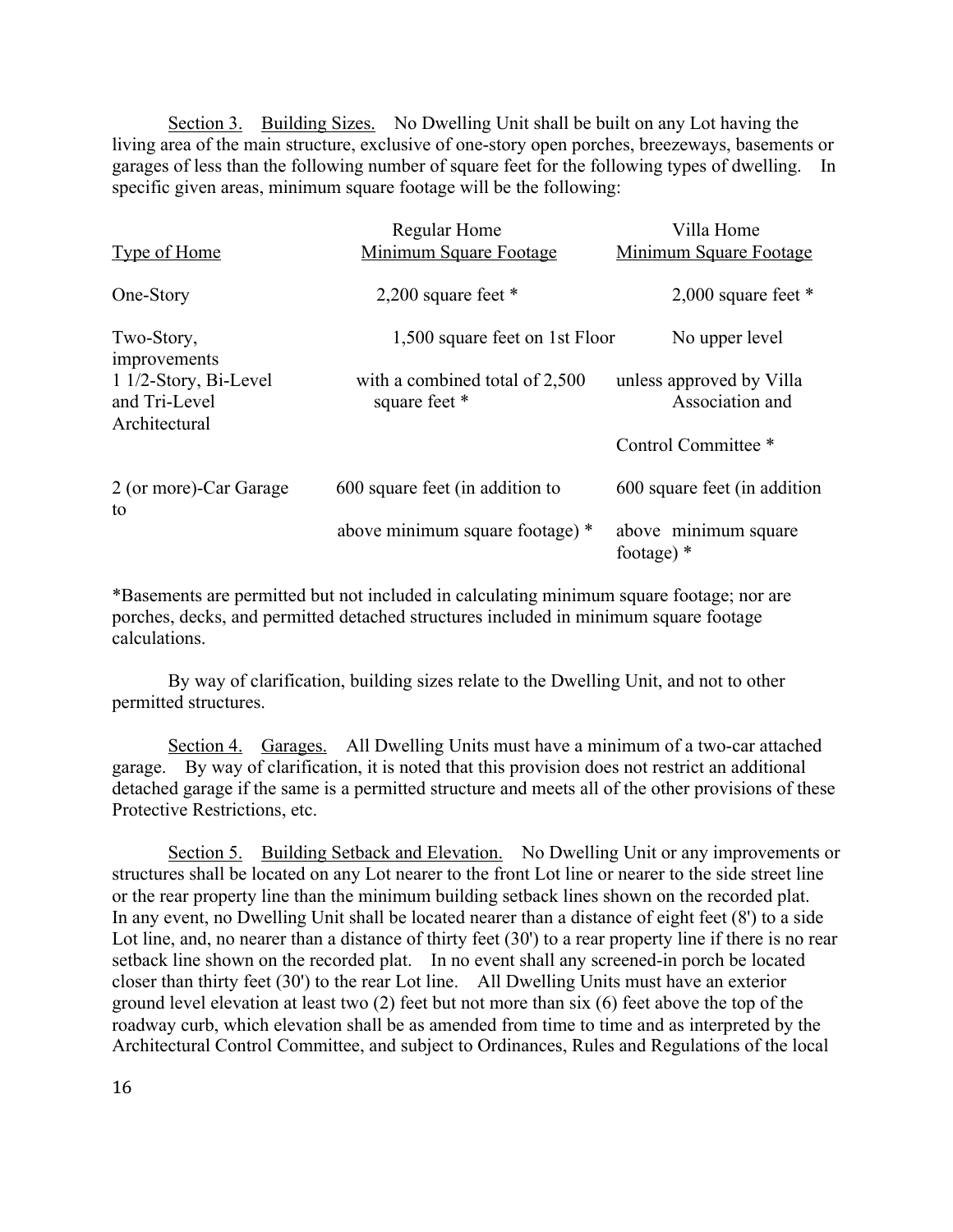governmental entity.

Section 6. Minimum Building and Lot Size. No Dwelling Unit shall be erected or placed on any Lot having a width of less than seventy feet (70') at the minimum building setback line, nor shall any Dwelling Unit be erected or placed on any Lot having an area of less than 12,000 square feet.

Section 7. Utility and Drainage Easements. Easement for the installation and maintenance of utilities and drainage facilities are reserved as shown on the recorded plat. No Owner of any Lot shall erect or grant to any person, firm or corporation, the right, license or privilege to erect or use or permit the use of overhead wires, poles or overhead facilities of any kind for electrical, telephone or television service (except such poles and overhead facilities that may be required at those places where distribution facilities enter and leave the Subdivision). Nothing herein shall be construed to prohibit street lighting or ornamental yard lighting serviced by underground wires or cables.

Section 8. Surface Drainage and Easements for Utilities. All easements for public and municipal utilities and sewers as dedicated on the face of the plat shall be kept free of all permanent structures and any structure, shrubbery, trees, or other installation thereon, whether temporary or permanent, shall be subject to the paramount right of the entities for which such easements are intended to benefit, to install, repair, maintain or replace their utility or sewage facilities. The removal of any such obstructions by utilities or sewage treatment works shall in no way obligate them in damages or to restore the obstruction to its original form. No Owner of any Lot shall erect or grant to any person, firm or corporation, the right, license or privileges to erect or use or permit the use of overhead wires, poles, or overhead facilities of any kind for electrical, telephone or television services (except such poles and overhead facilities that may be required at those places where distribution facilities enter and leave the Subdivision.) Nothing herein shall be construed to prohibit street lighting or ornamental yard lighting services by underground wires or cables. Electrical service entrance facilities installed for any house or other structure connecting the same to the electrical distribution system of any electric public utility shall be provided by the Owners of all Lots and shall carry not less than three (3) wires and have a capacity of not less than 200 amperes.

Surface Drainage Easements and Common Areas used for drainage purposes as shown on the plat are intended for either periodic or occasional use as conductors for the flow of surface water runoff to a suitable outlet, and the land surface shall be constructed and maintained so as to achieve this intention. Such easements shall be maintained in an unobstructed condition and the County Surveyor or a proper public authority having jurisdiction over storm drainage shall have the right to determine if any obstruction exists and to repair and maintain, or to require such repair and maintenance as shall be reasonably necessary to keep the conductors unobstructed.

Section 9. Maintenance of Lots and Dwelling Units. No Lot and no Dwelling Unit or other permitted structure shall be permitted to become overgrown, unsightly or to fall into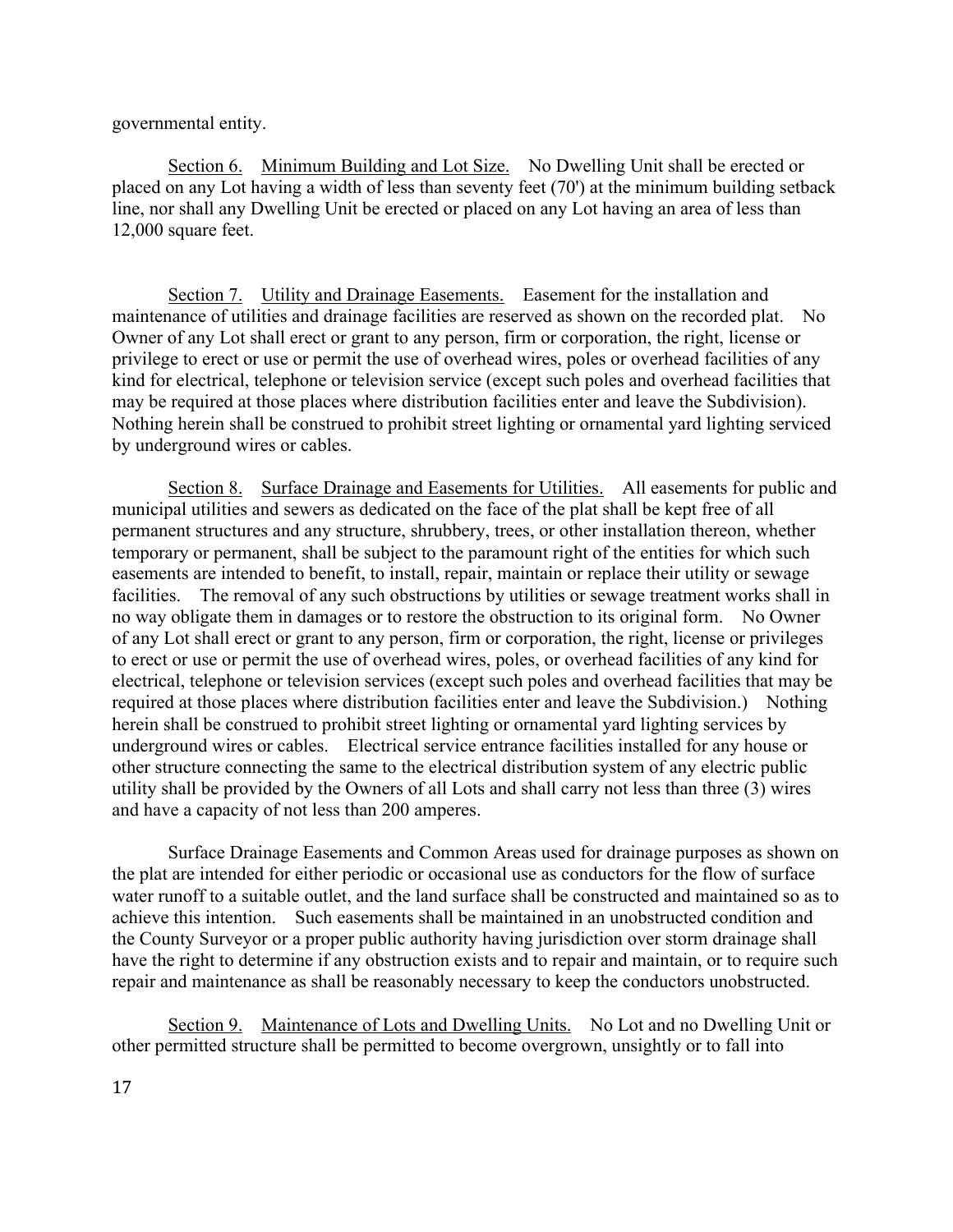disrepair. No vacant lot shall be used or maintained as a dumping ground for rubbish; i.e., yard waste, tree limbs, building materials, etc., whether on a temporary or permanent basis. All Dwelling Units and permitted structures shall at all times be kept in good condition and repair and adequately painted or otherwise finished in accordance with specifications established by the Architectural Control Committee. Each Owner, for himself and his successors and assigns, hereby grants to the Association, jointly and severally, the right to make any necessary alterations, repairs or maintenance approved by the Architectural Control Committee to carry out the intent of this provision and they further agree to reimburse the Association for any expenses actually incurred in carrying out the foregoing. The Association may assess and collect such reimbursement in the same manner as it assesses and collects yearly assessments pursuant to Article IV, above, and such amounts shall become a lien upon the Lot as provided in Article IV.

Section 10. Landscaping. The Lots shall be landscaped according to plans approved by the Architectural Control Committee. All shrubs, trees, grass and plantings of every kind shall be kept well maintained, properly cultivated and free of trash and other unsightly material. There shall be no screen planting on the rear of any Lots with golf course frontage nor on any location which has the effect of significantly blocking or restricting any lot owner=s view of the golf course. Landscaping as approved by the Architectural Control Committee shall be installed no later than one hundred eighty (180) days following occupancy of or completion of the Dwelling Unit, whichever occurs first.

Section 11. Nuisances. No noxious or offensive activity must be carried upon any Lot, nor shall anything be done thereon which may be or may become an annoyance or nuisance to the neighborhood. Without limiting any of the foregoing, no exterior lights, the principal beam of which shines upon portions of a Lot other than the Lot upon which they are located, or which otherwise cause unreasonable interference with the use and enjoyment of a Lot by the occupants thereof, and no speakers, horns, whistles, bells or other sound devices, shall be located, used or placed on the premises, except security devices used exclusively for security purposes which are activated only in emergency situations or for testing thereof.

#### Section 12. Temporary Structures and Storage.

(a) Permanent structures, including pool houses and detached garages, are permitted so long as they are erected on a permanent foundation or permanent basement, have electrical service built in to the structure, are a minimum of 600 square feet, and meet all other provisions of these Protective Restrictions, including but not limited to provisions on materials, setbacks, and Architectural Control. Such permanent structures are permitted only on a lot on which a Dwelling Unit is located or a on a lot adjacent to a lot with a Dwelling Unit, where both the Dwelling Unit lot and adjacent lot have the same owner(s). Architectural Control Committee may take into account the location of and height of a permanent structure and its impact on golf course views for neighboring lot owners in deciding whether or not to grant approval. However, such structures as storage sheds (other than those that qualify as permanent structures that would also qualify as a pool building or garage), garden sheds, dog houses, and the like, are not permitted, whether permanent or not.

(b) No structures of a temporary character, no trailer, no boat trailer, no truck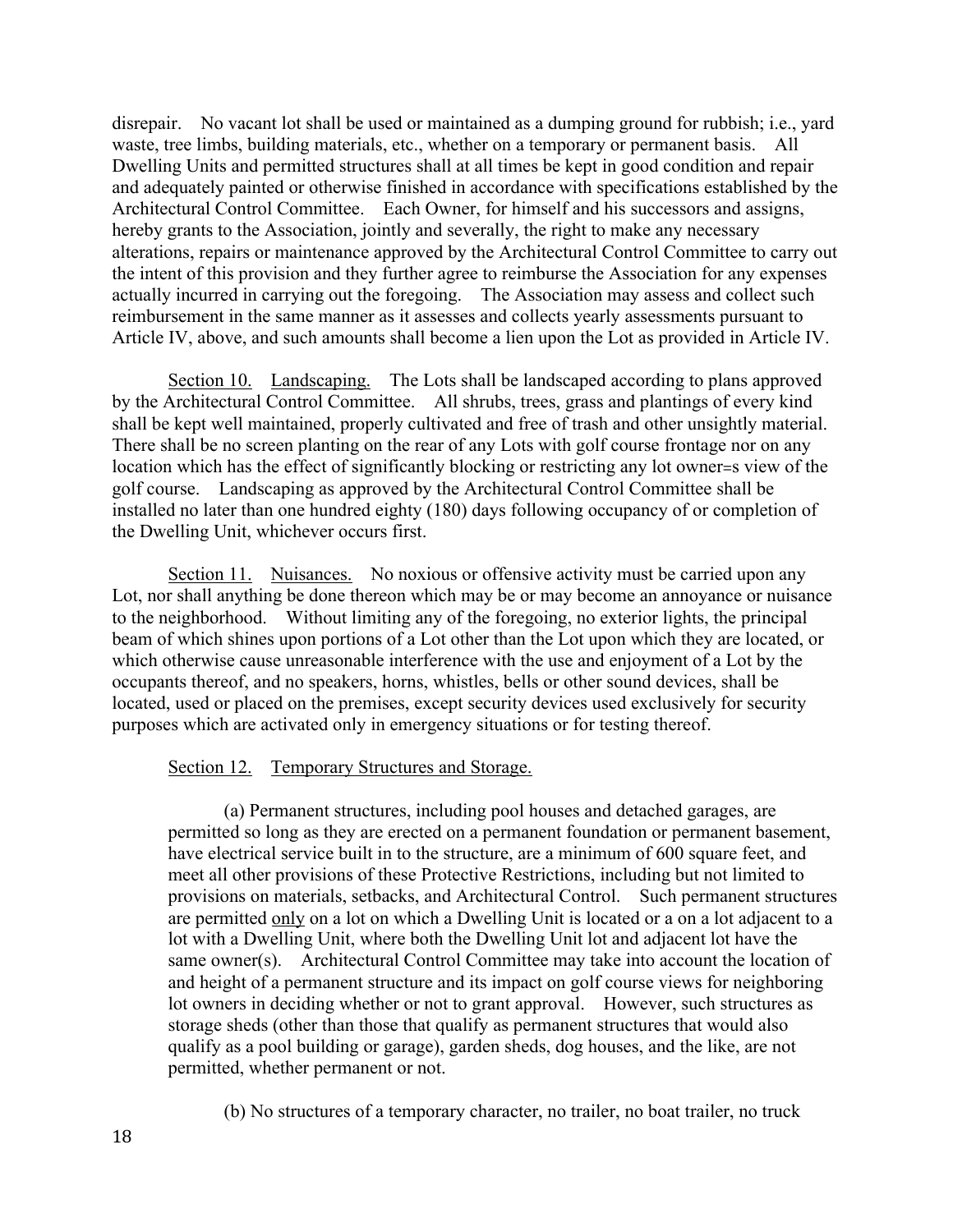other than pickup trucks and SUVs, no commercial vehicles, no recreational vehicle RV, no camper shell, no all terrain vehicle (ATV), no camper or camping trailer, no basement, no tent, no shed, no temporary garage, no temporary barn, no other temporary outbuilding, shall be either used or located on any lot, or adjacent to any lot, public street, or right-of-way within the Subdivision at any time, or used as a residence, either temporarily or permanently. The restriction on vehicles and trailers shall not be applicable to those stored within an approved permanent structure.

Section 13. Signs. No sign of any kind shall be displayed to the public view on any Lot except political signs specifically permitted by law and one sign of not more than five (5) square feet, advertising such Lot for sale, or signs used by a builder to advertise such Lot during the construction and sales period. In addition, signs which advertise a community supported or approved event; such as an association meeting, community garage sale, yard-of-the-month, etc. In addition, so long as there are unsold lots in any Section, this Section 13 shall not apply to the Developer.

Section 14. Radio and Television Antennas. No radio or television antennas shall be attached to any Dwelling Unit except for a receiving disk or dish, not to exceed eighteen inches (18") in diameter, shall be permitted to be attached to any Dwelling Unit. No free standing radio or television antennas shall be permitted on any Lot without written approval from the Architectural Control Committee. No solar panels attached or detached shall be permitted.

Section 15. Drilling, Refining, Quarrying and Mining Operations. No oil drilling, oil development operations, oil refining, quarrying or mining operations of any kind shall be permitted upon or in any Lot. No derrick or other structure designed for the use in boring for oil or natural gas shall be erected. maintained or permitted upon any Lot.

Section 16. Animals. No animals, livestock or poultry of any kind shall be raised, bred or kept on any Lot, except that dogs, cats or other household pets may be kept, provided that they are not kept, bred or maintained for any commercial purposes. Household pets must be either tethered or on a leash when outside of the Dwelling Unit. Owners of household pets are responsible for cleaning up any messes created by those pets, whether organic or otherwise.

Section 17. Building Materials. All Dwelling Units (regular homes and villa homes) and other permitted structures shall be constructed in a substantial and good workmanlike manner of new materials. The entire front exterior of each residence shall be constructed of all natural materials of brick, stone, or natural wood, but those wood substitutes commonly referred to as "hardy" plank are permitted. No roll siding, asbestos siding or siding containing asphalt or tar as one of its principal ingredients shall be used in the exterior construction of any Dwelling Unit or other permitted structure on any Lots of said Subdivision and no roll roofing of any description or character shall be used on the roof of any Dwelling Unit or other permitted structure on any of said Lots. All Dwelling Units shall have one or more windows on each exterior wall. The front of Villa homes shall be of predominately brick construction, but may have stone and wood accents. All building materials must be identified on plans submitted for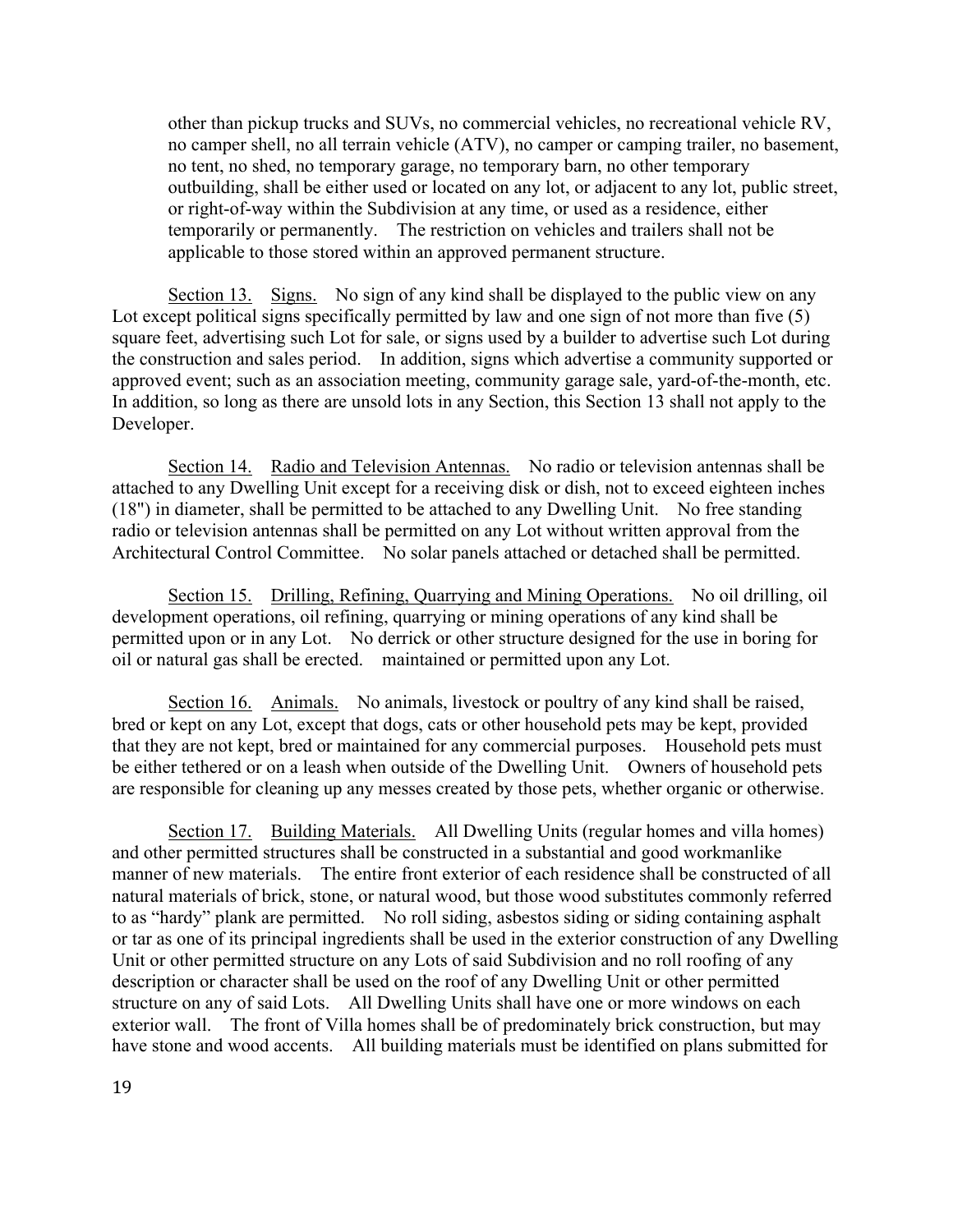approval (in advance) to the Architectural Control Committee.

Section 18. Driveways. All driveways from street to the garage shall be poured concrete or masonry and not less than eighteen (18) feet in width.

Section 19. Individual Water and Sewage Systems. No individual water supply system or individual sewage disposal system shall be installed, maintained or used on any Lots in this Subdivision.

Section 20. Use of Public Easements. In addition to the utility easements herein designated, easements in the streets, as shown on this plat, are hereby reserved and granted to the Developer, the Association and any public or quasi-public utility company engaged in supplying one or more of the utility services contemplated in Sections 7 and 8 or this Section 20 of Article VI, and their respective successors and assigns, to install, lay, erect, construct, renew, operate, repair, replace, maintain and remove all and every type of gas main, water main and sewer main (sanitary and/or storm) with all necessary appliances, subject, nevertheless, to all reasonable requirements of any governmental body having jurisdiction thereof as to maintenance and repair of said streets.

Section 21. Sanitary Sewer Restrictions. No rain and storm water runoff or such things as roof water, street pavement and surface water, caused by natural precipitation, shall at any time be discharged into or permitted to flow into the Sanitary Sewage System, which shall be a separate sewer system from the Storm Water and Surface Water Runoff Sewer System. No sanitary

sewage shall at any time be discharged or permitted to flow into the above-mentioned Storm Water and Surface Water Runoff Sewer System.

Section 22. Improvements. Before any Dwelling Unit on any Lot in this Subdivision shall be used and occupied as a dwelling or otherwise, the Developer or any subsequent Owner of such Lot shall install improvements serving such Lot as provided in the plans and specifications for such improvements filed with the appropriate governmental authorities, together with any amendments or additions thereto which said governmental authorities may authorize and require. This covenant shall run with the land and be enforceable by any governmental authority having jurisdiction over the Subdivision, by the Association, or by any aggrieved Lot Owner in this Subdivision.

Section 23. Sidewalks. Plans and specifications for this Subdivision on file with the Auburn City Plan Commission require the installation of concrete sidewalks according to the sidewalk ordinance of the City of Auburn. Installation of said sidewalks shall be the obligation of the Owner of any such Lot, exclusive of the Developer, shall be completed in accordance with said plans and specification and prior to the issuance of a Certificate of Occupancy for any such Lot and the cost of said installation shall be a lien against any such Lot enforceable by the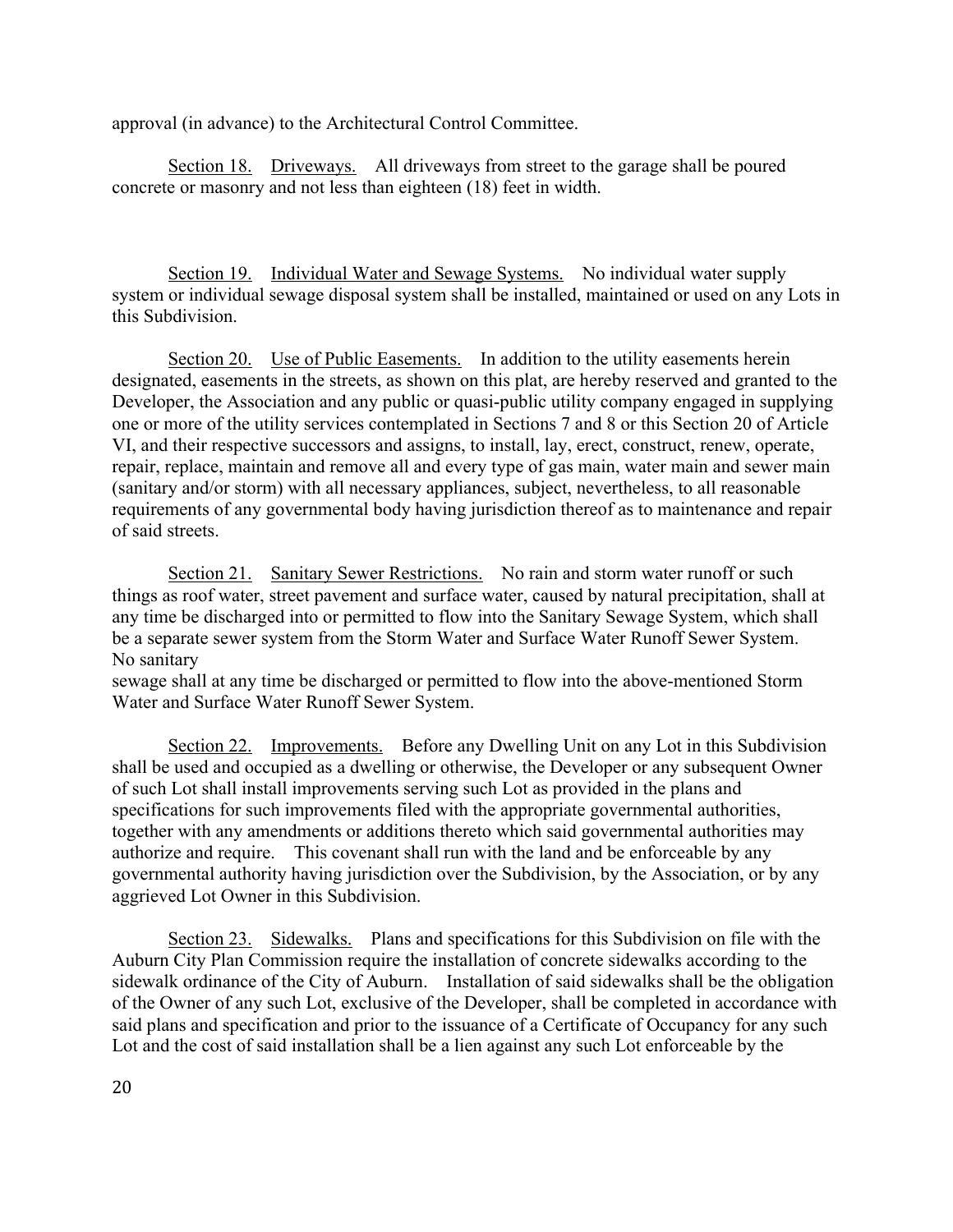Auburn City Plan Commission or its successor agency. Should such Certificates of Occupancy be issued to the Developer, said individual or corporation Owner (not the developer) shall be considered an Owner for the purposes of the enforcement of this covenant. Where sidewalks are located in a Common Area, maintenance of that sidewalk shall be the responsibility of the **Association** 

Section 24. Permits and Certificates. Before any Dwelling Unit located on any Lot may be used or occupied, such user or occupier shall first obtain from the Auburn City Zoning Administrator an Improvement Location Permit and a Certificate of Occupancy as required by the Auburn City Zoning Ordinance.

Section 25. Pools and Hot Tubs. No above ground pool which requires a filtration system or other above ground pool which is more than six (6) feet in diameter and eighteen (18) inches deep shall be placed or maintained on any Lot. No in ground swimming pool or hot tub or spa may be placed or maintained on any Lot without the prior written approval of the Architectural Control Committee in accordance with Article III.

Section 26. Swing Sets and Play Equipment. No swing sets or play equipment will be permitted in the rear twenty-five (25) feet of any Lot having golf course frontage. In addition, any permitted swing sets and play equipment must have a frame made of natural materials, and plans and materials must be approved in advance by the Architectural Control Committee as to placement on the lot, type of materials used, and design.

Section 27. Fencing. The only fencing permitted shall be black wrought iron construction of not more than four feet (4') in height. No privacy fences will be allowed. All proposed fencing must be approved as to design, materials, and location by the Architectural Control Committee in writing and in advance. All fencing around pools must also comply with state and local requirements.

Section 28. Storage Areas. Garbage and refuse shall be placed in containers, which shall be concealed and contained within the Dwelling Unit. Firewood must be placed adjacent to the Dwelling Unit behind a visual barrier screening this area so that it is not visible from a neighboring streets, golf course, or lots. This area must be approved by the Architectural Control Committee.

Section 29. Mailboxes. The type, location, and installation of mailboxes shall be under the exclusive control and discretion of the Developer.

Section 30. Time for Building Completion and Restoration. Every Dwelling Unit on any Lot in the Subdivision shall be completed within twelve (12) months after the beginning of such construction. No improvement which has partially or totally been destroyed by fire or otherwise, shall be allowed to remain in such state for more than three (3) months from the time of such destruction or damage. During the construction process, no adjacent lot shall be temporarily used for storage of construction debris, construction equipment, for location of a dumpster, or for any other building purposes without the prior written consent of the owner of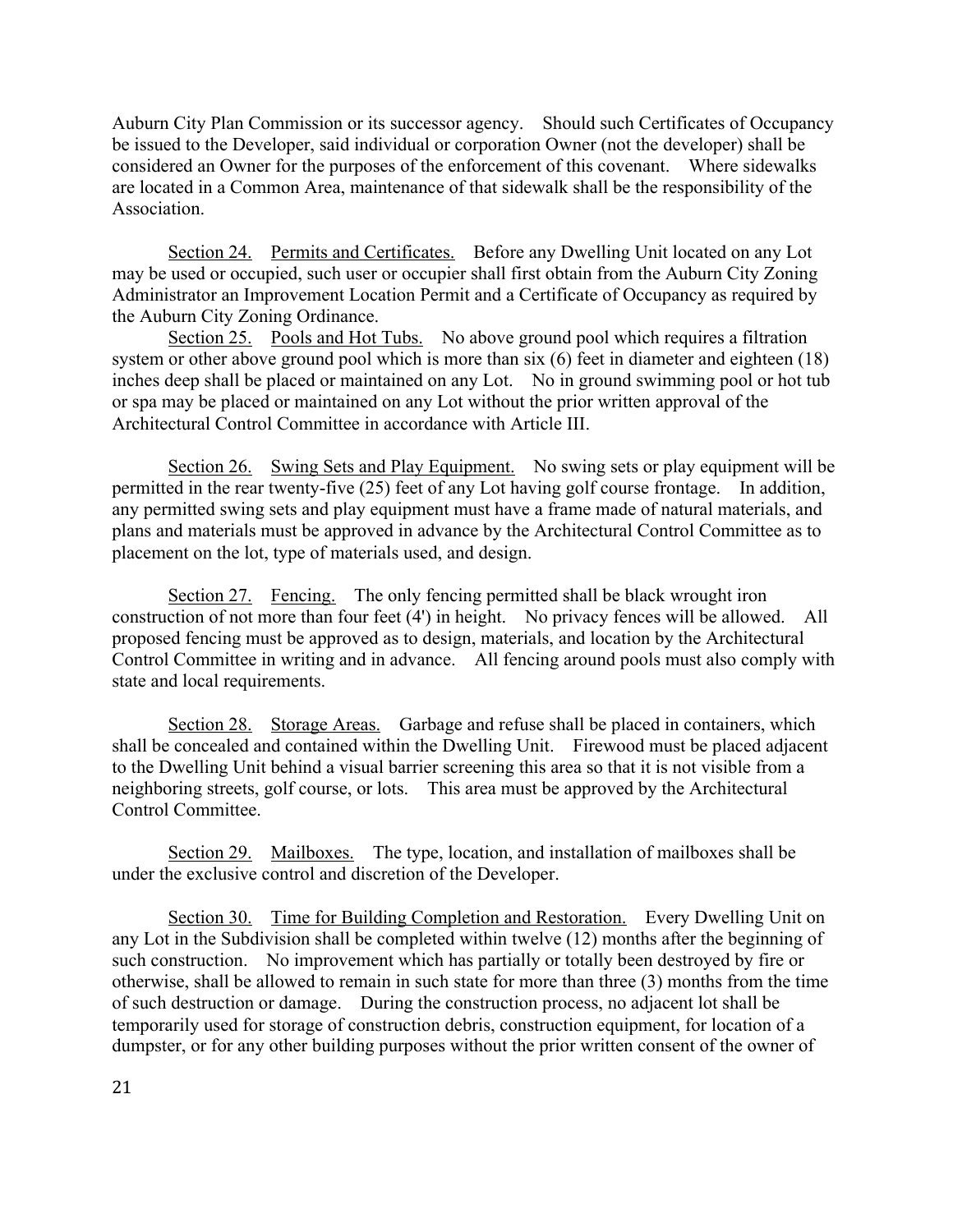that lot, and without the prior written consent of the Architectural Control Committee. All containers for waste materials which are permitted, including dumpsters, may not be there longer than the sooner of ninety (90) days for an addition to a residence or one hundred eighty (180) days for a new housing or the completion of the new addition or new housing, as determined by the Architectural Control Committee. All construction debris, including concrete waste, shall be removed within said time frame, and no other damage to any such lot shall be permitted, and it shall be the obligation of the owner of the lot on which the addition or new housing has been constructed to guaranty compliance with this Section by any contractor or subcontractor or material supplier. The Association shall be entitled to enforce this Section in the same manner as enforcing the collection

of assessments against lot owners including rights to create a lien and a personal obligation as set forth elsewhere in this document.

Section 31. Single Owner Contiguous Lots. Whenever two (2) or more contiguous Lots in the Subdivision shall be owned by the same person, and such Owner shall desire to use two (2) or more of said Lots as a site for a single Dwelling Unit, he shall apply in writing to the Architectural Control Committee or Board of Directors of the Association for permission to so use said Lots. If permission for such a use shall be granted, the Lots constituting the site for such single Dwelling Unit shall be treated as a single Lot for the purpose of applying these Restrictions to said Lots, so long as the Lots remain improved with one single Dwelling Unit, and except that all assessments provided for in Article IV and Article V shall be assessed to each Lot.

Section 32. Enforceability. The Association or the Developer shall have the right to enforce, by and proceeding at law or in equity, all restrictions, conditions, covenants, reservations, liens and charges now or hereafter imposed by the Developer to enforce any covenant or restriction herein contained shall in no event be deemed a waiver of the right to do so thereafter, and shall not operate to deprive an Owner from enforcing said covenant or restriction. Should it be necessary for the Association to pursue enforcement of all restrictions, conditions, covenants, reservations, liens and charges now or hereafter imposed by the provisions of these Restrictions, the Association shall be entitled to collect from the Owner any and all costs together with interest thereon from the date incurred, and reasonable attorney=s fees incurred as a result of the successful enforcement of these Restrictions; and all such costs, interest and reasonable attorney=s fees shall be a charge and a continuing lien upon the lot against which the enforcement is sought in the same manner that enforcement of payment of assessments is set forth in Article IV. Section 7. Creation of the Lien and Personal Obligation of Assessments.

Section 33. Right of Entry. The Developer and the Association, acting through their respective representatives, shall have the right, during reasonable hours, to enter upon and inspect the Lot and Dwelling Unit, whether prior to, during, or after the completion of, any construction, for purpose of determining whether or not the provisions of these restrictions are being complied with and exercising all rights and powers conferred upon the Developer, and Architectural Control Committee and the Association with respect to the enforcement or correction or remedy of any failure of the Owner to observe these restrictions, and the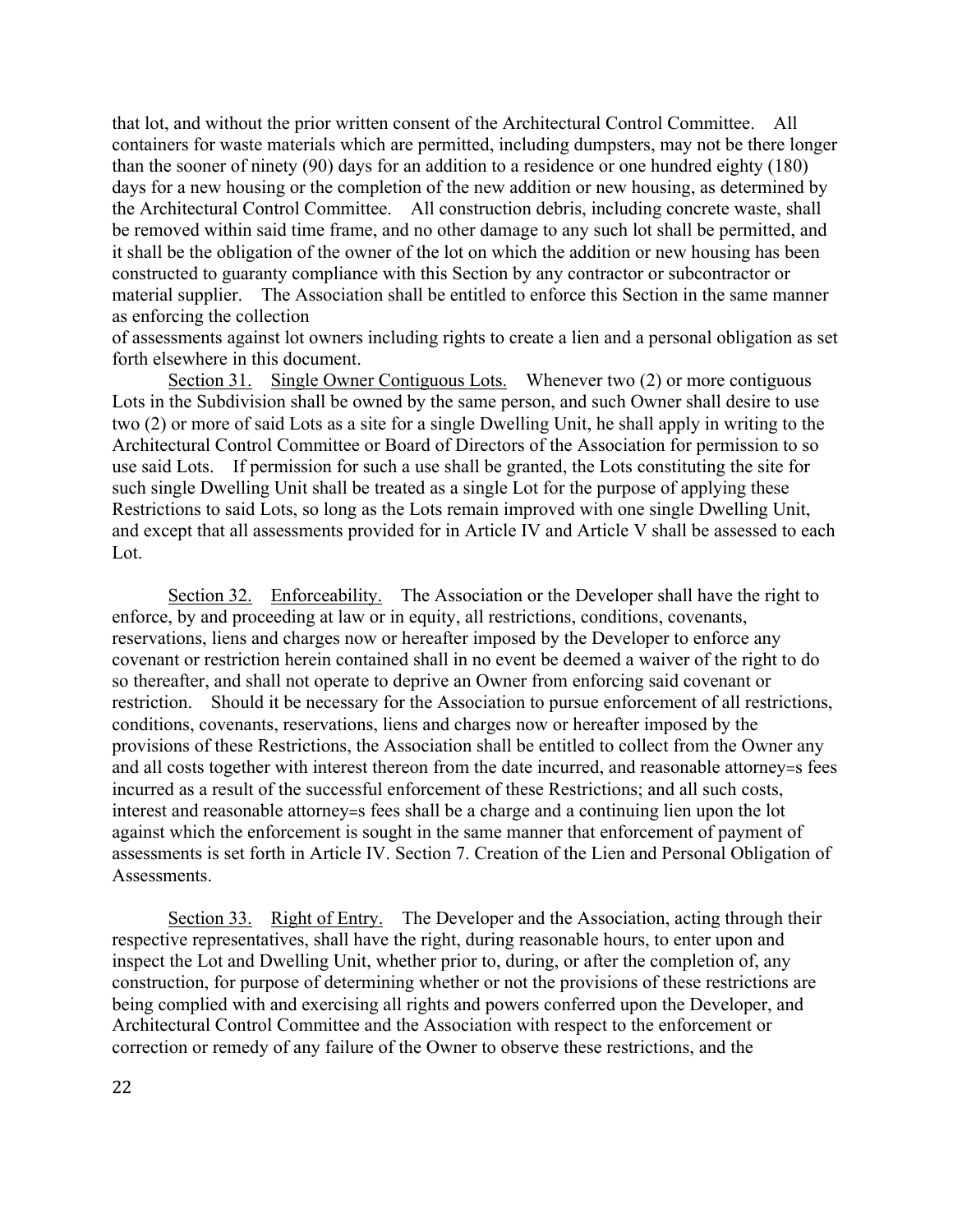Developer, the Architectural Control Committee and the Association and such representatives shall not be deemed to have committed a trespass as a result thereof. Notwithstanding the foregoing, an occupied Dwelling Unit may not be entered hereunder unless written notice of such proposed entry shall have been given to the Owner at least five (5) days prior to such entry.

Section 34. Partial Invalidation. Invalidation of any one of these Restrictions by judgment or court order shall in no way affect any other provisions which shall remain in full force and effect.

Section 35. Covenants, Restrictions and Extensions. The covenants and restrictions herein contained shall run with the land, and be effective for a term of twenty (20) years from the date these Restrictions are recorded, after which time they shall automatically be extended for successive periods of ten (10) years; provided these Restrictions may be amended by an instrument signed by not less than seventy-five percent (75%) of the Lot Owners, and provided further, the Developer, its successors or assigns shall, with the approval of the Auburn City Plan Commission,

have the exclusive right for a period of two (2) years from the date of recording of the plat to amend any of the Covenants and Restrictions.

Section 36. Subdivision of Lots. No Lot or combination of Lots may be further subdivided unless seventy-five percent (75%) of the Lot Owners have approved by signing an instrument of approval and until said approval has been obtained from the Auburn City Plan Commission.

Section 37. Exterior Building Surfaces. All exterior building surfaces, materials and colors shall be harmonious and compatible with colors of the natural surrounding and other Dwelling Units. The Architectural Control Committee shall have the right to approve or disapprove materials and colors so controlled.

Section 38. Dwelling Unit Exterior. All windows, porches, balconies and exteriors of all Dwelling Units shall at all times be maintained in a neat and orderly manner. No clotheslines or other outside drying or airing facilities shall be permitted. Flag poles, permanently affixed basketball goals (frame, backboard, rim, and netting) and other permanently affixed improvements, whether attached to the dwelling or free-standing shall be permitted only upon approval of the design, materials, and location by the Architectural Control Committee in writing, which shall have complete discretion.

Section 39. Chimneys. All exterior fireplace chimneys located on the road side of any roof line shall be of masonry construction. Exterior fireplace chimneys on a side roof line and rear roof line not on a road side of the roof line may be either of masonry construction or may be boxed with the same materials as the exterior of the residence, but shall be approved in advance and in writing by the Architectural Control Committee.

Section 40. Fires. No outdoor fires for the purpose of burning leaves, grass or other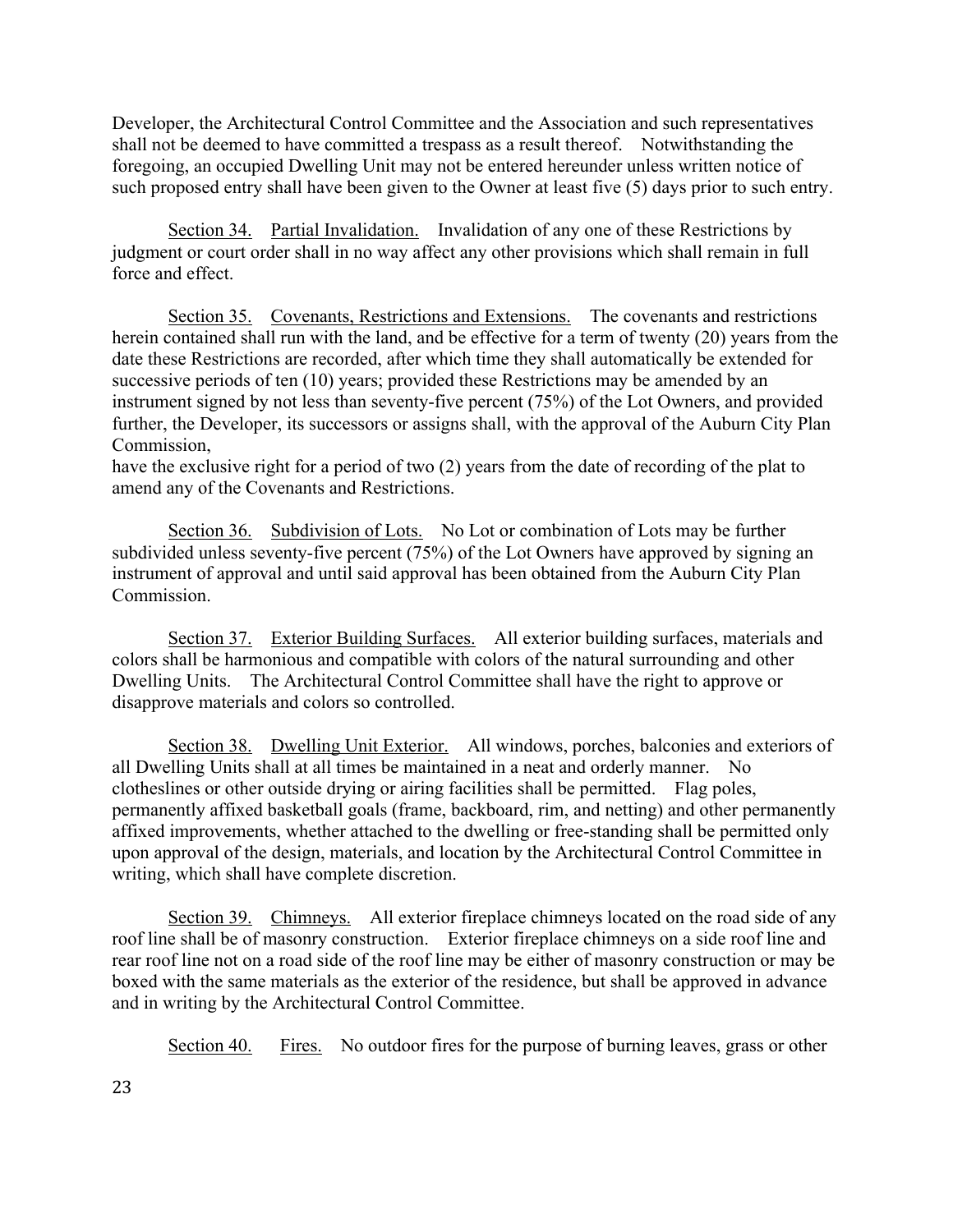forms of trash shall be permitted to burn upon any street roadway or Lot in this Subdivision. No outside incinerators shall be kept or allowed on any Lot.

Section 41. Access to Golf Course. Access to the grounds of the Bridgewater Golf Club shall only be permitted at such locations as shall be agreed to and designated by the Bridgewater Golf Club and the Developer.

Section 42. Easement Across Lots Adjacent to Golf Course. Until such time as a Dwelling Unit is constructed on a Lot which borders a fairway area of the Bridgewater Golf Club, the operator of Bridgewater Golf Club shall have a license to permit and authorize their agents and registered golf course players and their caddies to enter upon a Lot to recover a ball or play a ball, subject to the official rules of the course, without such entering and playing being deemed a trespass.

Section 43. Interference with Play on Golf Course. Owners of Lots bordering on fairways of the Bridgewater Golf Club shall be obligated to refrain from any actions which would detract from the playing qualities of the course.

Section 44. Cost and Attorney's Fees. In any proceeding arising because of the failure of an Owner to pay any assessments or amounts due pursuant to this Declaration, the By-Laws, or any rules and regulations adopted pursuant thereto, as each may be amended from time to time, the Association shall be entitled to recover its costs, to include its reasonable attorney's fees.

Section 45. Annexation. Additional properties may be annexed by Developer and made subject to this Declaration. Said additional properties may be developed for condominiums, villas and single family residences. Said annexation may be perfected without the consent of the **Owners** 

Section 46. Construction of Residence. So long as Developer continues to own any lots in Bridgewater North, Section I, whether for a regular single family dwelling or a Villa single family dwelling, there shall be conditions imposed by Developer on the time period for initiating construction of a residence and for completing construction of such residence. This applies to the initial purchaser of a lot from Developer together with the resale by a second or subsequent owner of a lot in Bridgewater North, Section I until a residence has been completed on that lot and a Certificate of Occupancy issued for the residence on that lot. Each owner of such a lot shall be required to commence construction of a single family residence on that lot within one (1) year from the date of the closing on the sale of said lot by Developer with the initial owner. Furthermore, the initial buyer or any subsequent buyer shall obtain a final, a permanent Certificate of Occupancy from the office of the Auburn Building Commissioner within twenty-four (24) months from the date of the closing on the purchase of a lot which certification, and relevant remedies of the Developer, shall survive the closing. As part of the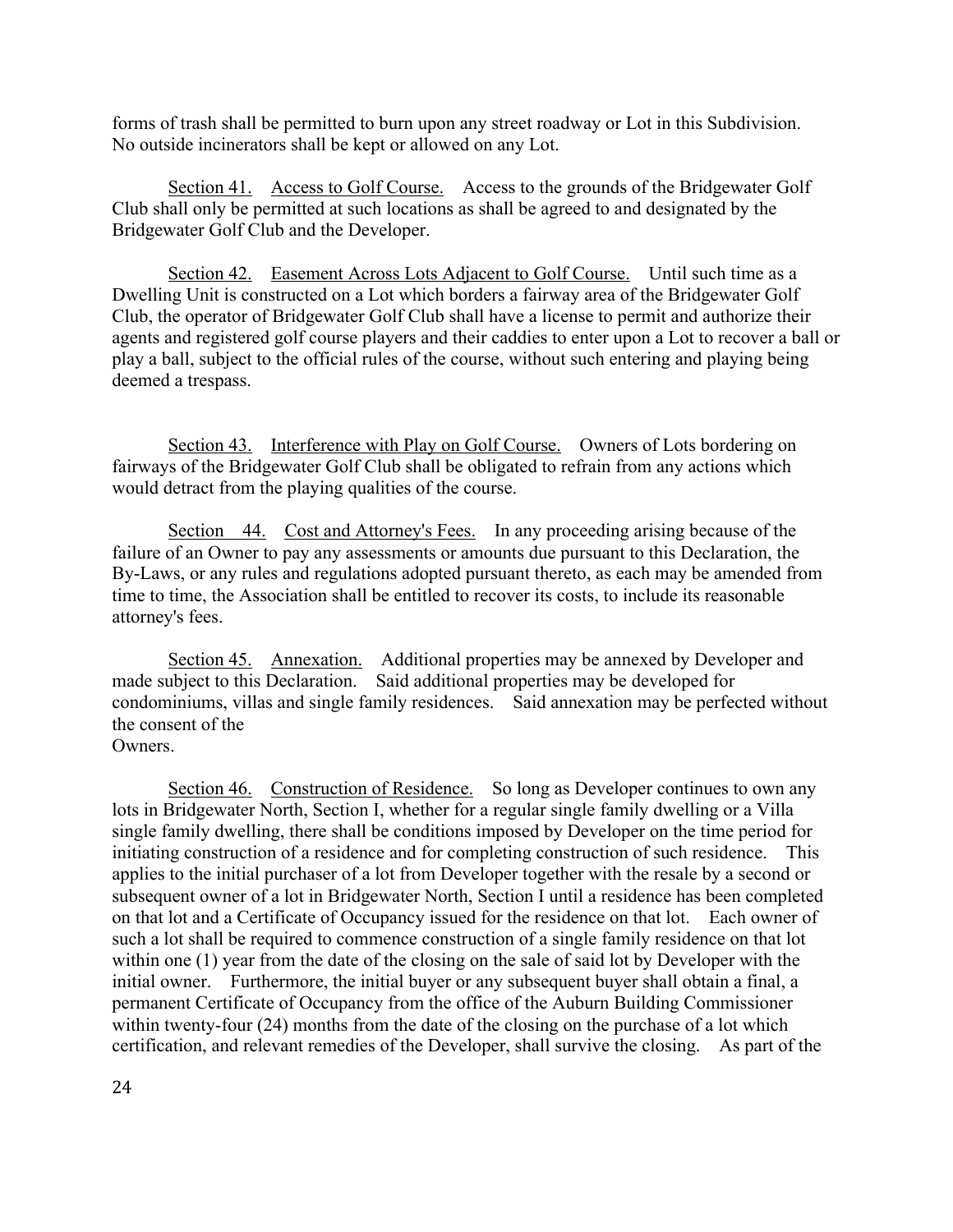consideration for Developer selling a lot to a prospective buyer, buyer at closing shall execute a Real Estate Option Agreement in favor of Developer, which shall give Developer the option to purchase this real estate from the initial buyer for a purchase price of one-half (1/2) the purchase price set forth in the original purchase agreement for the purchase of that lot. This Option may be exercisable by Developer only if that buyer fails to obtain Certificate of Occupancy within said period of twenty-four (24) months from the date of possession. If Developer exercises this Option, the purchase price set forth above in this Section 46 includes any improvements already installed or constructed on said lot. Subsequent buyers of this lot, whether the lot is improved or not, are subject to this Section 46 as though they were the initial buyer who executed the Lot Purchase Agreement and Option Agreement. In other words, a subsequent buyer must commence construction of a residence within one (1) year of the date of the closing on the purchase of a lot by the original owner and obtain a Certificate of Occupancy on or before twenty-four (24) months from the date of the closing of the purchase by the original buyer. There are circumstances in which someone may be constructing more than one residence on more than one lot, either custom building a home or building a "spec" home where Developer may be permitted to allow extended deadlines for that builder.

IN WITNESS WHEREOF, BRIDGEWATER DEVELOPMENT GROUP, INC., a Corporation organized and existing under the laws of the State of Indiana, Owner of the real estate described in said Plat, has hereunto set its hand and seal, by its duly authorized officer, this  $\frac{day \text{ of }_{2000}}{201}$ 

> BRIDGEWATER DEVELOPMENT GROUP, INC., an Indiana Corporation,

 $BY$ 

Emily Ganshorn – Assistant Secretary

### STATE OF INDIANA, COUNTY OF DEKALB)SS:

BEFORE ME, the undersigned, a Notary Public, in and for said County and State, personally appeared Emily Ganshorn, known by me to be the duly authorized and acting Assistant Secretary of Bridgewater Development Group, Inc., an Indiana Corporation, and acknowledged the voluntary execution of the above and foregoing instrument on behalf of said Corporation for the purposes and uses therein set forth, this day of  $\qquad \qquad$ ,

My Commission Expires:  $2/10/2016$ 

James P. McCanna - Notary Public

Resident of DeKalb County, IN.

 $\mathbb{Z}^2$